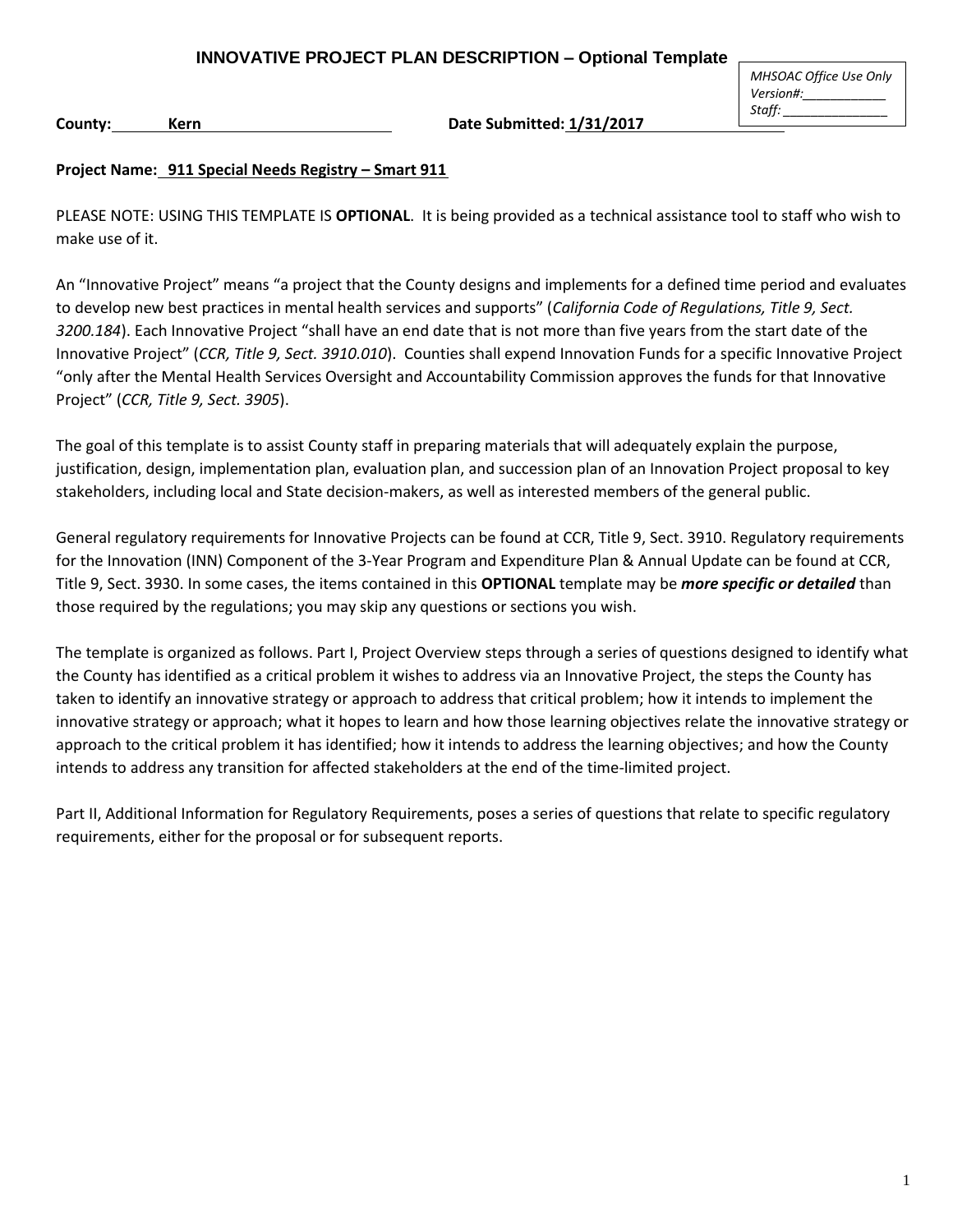### **1. Primary Problem**

*a) What primary problem or challenge are you trying to address?* 

Currently in Kern County, individuals experiencing mental health emergency situations often get arrested and incarcerated or hospitalized, rather than de-escalated and diverted to lower levels of treatment. Incarceration and psychiatric hospitalization are costly and can result in suboptimal outcomes. Funds expended on incarceration and psychiatric hospitalization could be reappropriated to early intervention and treatment for better outcomes.

Currently, **approximately 70% of the inmates in Kern County's custody are receiving mental health services**. Better information from a Special Needs Registry that is made automatically available to dispatchers and first responders will **reduce the criminalization of mental illness** by alerting first responders of the need for specialized crisis intervention before they arrive at the scene of the crisis. In turn, the provision of specialized crisis intervention at the scene will enable better outcomes for individuals and **reduce the costs associated with the incarceration and unnecessary hospitalization** of individuals experiencing a mental health emergency situation. Each individual decides what information to include in their secure, HIPAA-compliant registration profile.

Without a Special Needs Registry, there is often little to no coordination between mental health professionals, 911 Dispatchers, and Public Safety first responder agencies. This lack of coordination leaves public safety staff "in the dark" when it comes to addressing the needs of individuals in a mental health emergency situation. Typically, first responders are provided only information which can be collected from the person contacting emergency services. This can present a challenge for those experiencing a mental health emergency that may be unable to articulate special needs, including mental health symptoms. This can impede the timely provision of the level of attention and care necessary to create the best end result: safe linkage to crisis intervention care or mental health treatment whenever possible.

Today without this program, as individuals are treated, they are left to independently work with public safety officials to make their conditions known. Even in the best case scenarios, this does not work well since information is often collected locally and is not shared across jurisdictional lines. Even worse, information about an individual's self-reported mental health issues are rarely, if ever, communicated to the field responders such as law enforcement. This means that even when community members take steps to protect themselves and their families by providing information to Public Safety agencies, their efforts fall short because first responders only have limited access, if any, to the information provided.

As a Healthcare Professional Shortage Area (HPSA) for Mental Health, Kern County's mental health professionals are over utilized, excessively distant and/or often inaccessible to residents. In his statement to the Subcommittee on the Constitution, Civil Rights, and Human Rights Committee on the Judiciary of the U.S. Senate dated April 29, 2014, Kern County Sheriff Donny Youngblood stated:

*"…the Kern County Sheriff's Office (KCSO) is keenly aware of its critical role in responding to mental health crisis situations….Kern County Law Enforcement officers are routinely the first to respond to calls involving mental health crisis situations. Reductions in mental health funding or services, returning veterans with PTSD and the prevalence of those with co-occurring disorders have all contributed….Law enforcement officers have become the default social workers in our communities…."*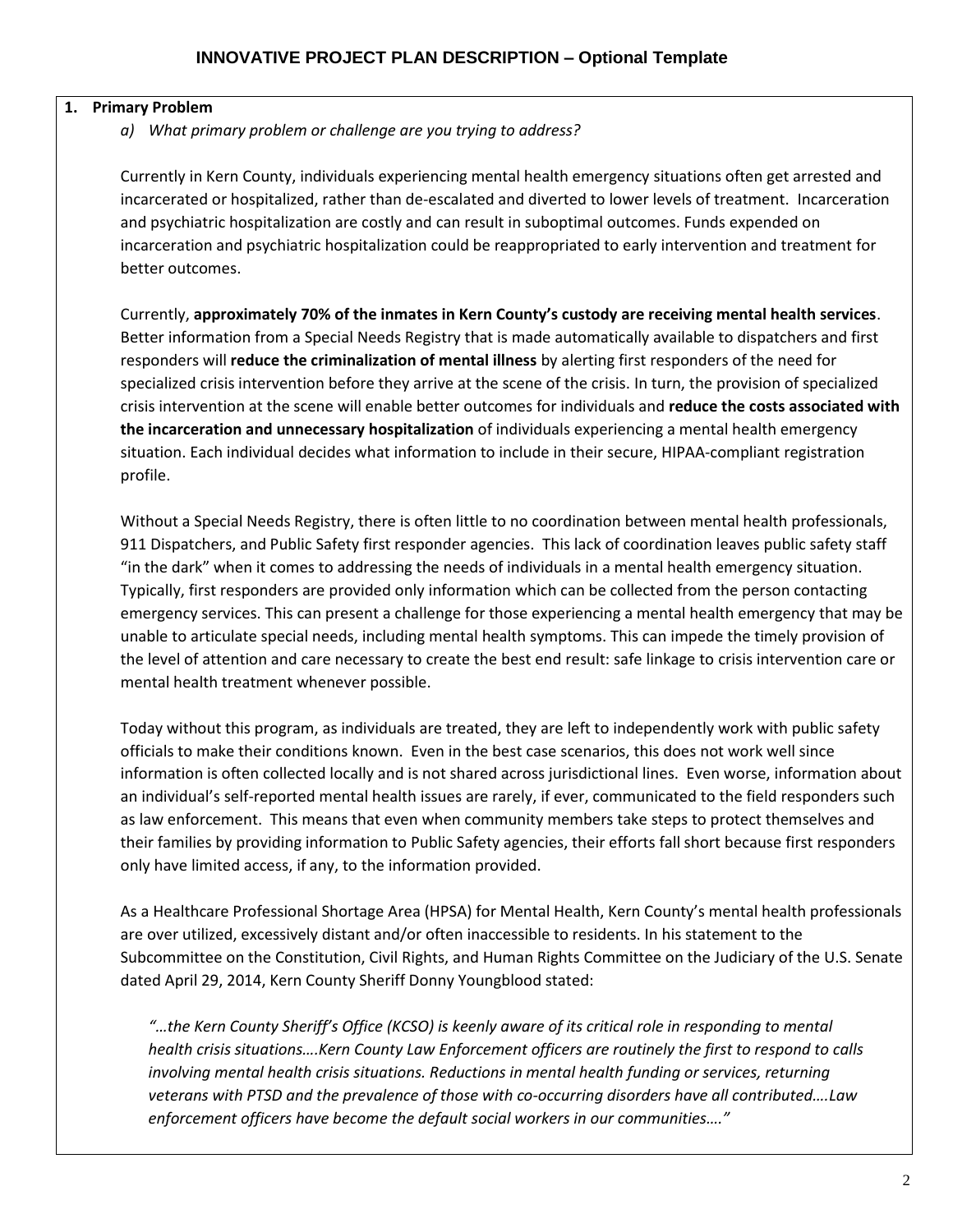This project is a priority for Kern County because:

- $\triangleright$  This project will help to divert individuals experiencing a mental health emergency situation into treatment and away from the criminal justice system by providing Dispatchers and First Responders with information about the specialized needs of the individual in crisis.
- $\triangleright$  Kern County has a high rate of mental illness amongst individuals in custody: approximately 70% of the inmates in Kern County's custody are receiving KernBHRS services. Incarceration and psychiatric hospitalization are costly and can result in suboptimal outcomes.
- $\triangleright$  Kern County has a severe shortage of behavioral health professionals, so the community is underserved. This can result in law enforcement often responding and interacting first in a mental health emergency event;
- $\triangleright$  Kern County's 8,136 square mile area creates an additional significant challenge in getting qualified behavioral health staff quickly to the scene of a mental health emergency;
- $\triangleright$  Therefore, equipping law enforcement and emergency first responders with relevant information about the person experiencing a mental health emergency is crucial to reducing negative outcomes. When a first responder is aware that he/she is responding to a person experiencing a mental health emergency, he/she can use his/her Crisis Intervention Training skills and approach the situation accordingly.
- $\triangleright$  The impact of Smart911 can only be fully realized if enough people register and provide relevant information: for this Project, the target population is mentally ill people and their families. Hence, an innovative implementation approach is needed to maximize the reach to the mentally ill community throughout Kern County. According to Rave Mobile Safety, a large, collaborative multi-agency approach to implementation has not been done elsewhere. Such an approach will meet the unique needs of Kern County.

# *b) Describe what led to the development of the idea for your INN project and the reasons that your project is a priority for your county.*

The concept of a 911 Special Needs Registry surfaced at a Kern Crisis Intervention Team (CIT) Stakeholders Meeting in response to discussions about how to empower Law Enforcement first responders with immediate access to better data at the scene of a mental health crisis in order to improve everyone's safety at the scene. These discussions led to the formation of a CIT Subcommittee on Special Needs Registries. The CIT Subcommittee consisted of participants from multiple agencies, including Kern County Sheriff's Office (KCSO), Bakersfield Police Department (BPD), California Highway Patrol (CHP), KernBHRS, Kern County Fire Department (KCFD), Hall Ambulance, Bakersfield Behavioral Health Hospital, and more. The CIT Subcommittee discussed the need for the selection of a registry solution that would span the whole county, because of the easy movement of people around Kern and between County and multiple city jurisdictions.

The Kern CIT Program is led by NAMI, Law Enforcement and KernBHRS. The Kern Crisis Intervention Team CIT Program includes representatives from the Superior Court of the State of California, Public Defender's Office, KernBHRS, law enforcement agencies, Veterans Services, Probation, the Kern County Superintendent of Schools, the United Way Homeless Collaborative, the Kern County Fire Department, hospitals, behavioral health providers, Kern Regional Center, Kern County High School District, faith-based ministries to victims and to the homeless population, and other stakeholders.

After reviewing options, the CIT Subcommittee recommended the Smart911 system, and discussed plans for full implementation, including having the mental health providers and assist clients to register voluntarily with Smart911 as part of regular intake and/or appointments. For example, the implementation concept includes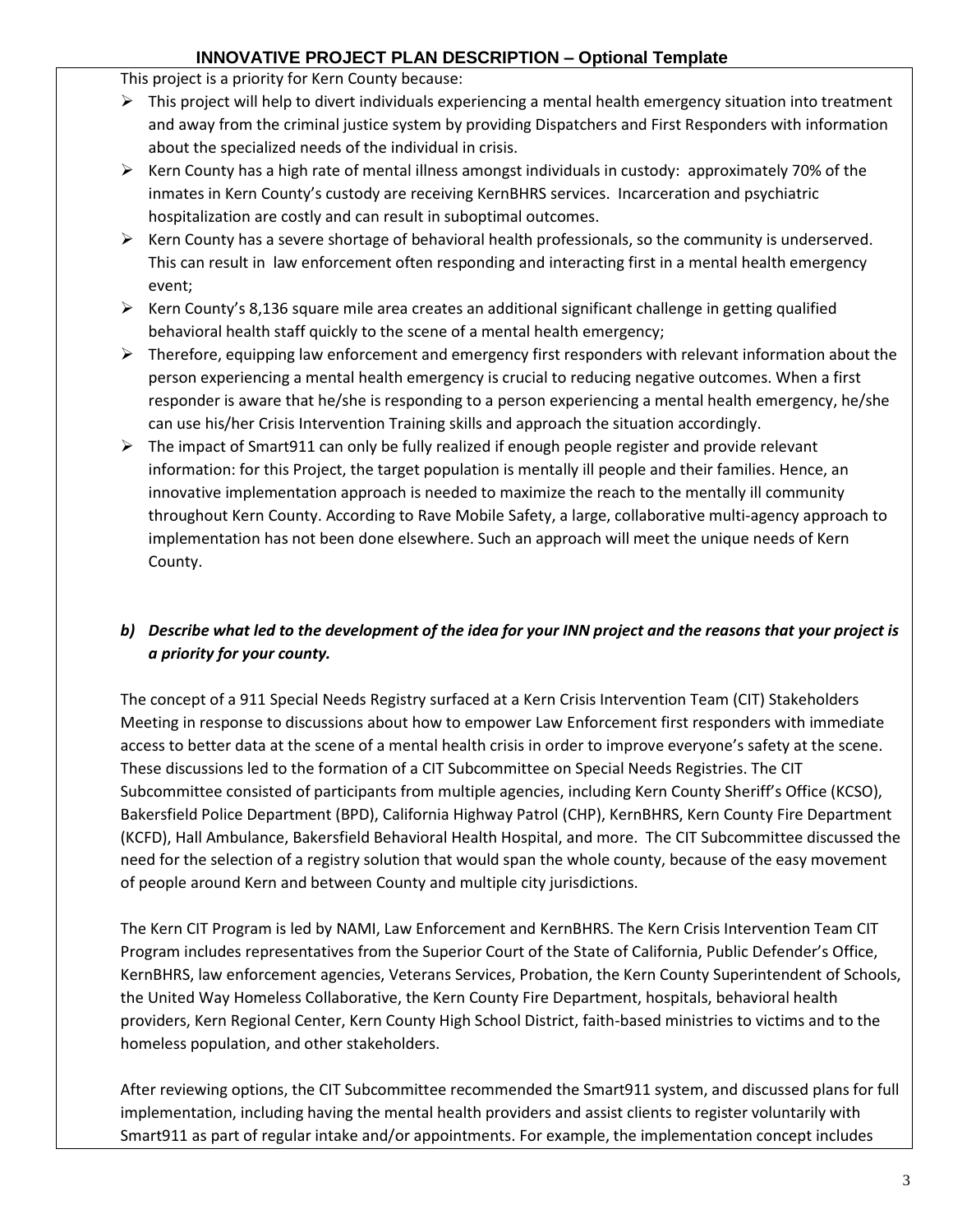providing online kiosks in the lobbies of KernBHRS System of Care outpatient facilities, to enable people to register conveniently. Recovery Specialists or case managers would assist clients in creating a registry that effectively communicates their detailed needs including symptoms and medications unique to the individual registering. The unique multi-agency implementation approach to the Special Needs Registry - Smart911 project is designed to improve outcomes when first responders provide services to persons experiencing mental health emergencies, thereby diverting those people into crisis intervention services or mental health treatment and away from the criminal justice system whenever possible.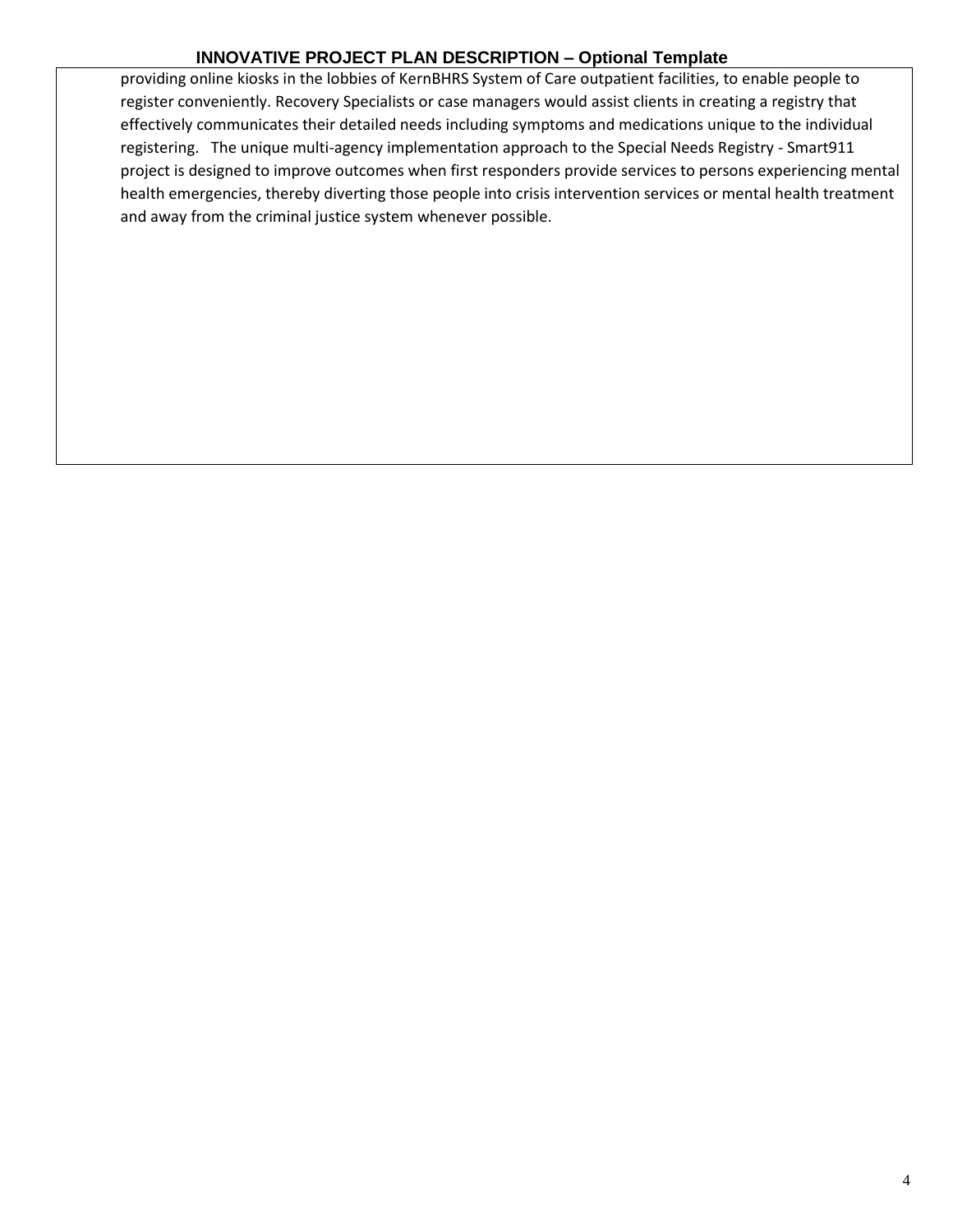#### **2. What Has Been Done Elsewhere To Address Your Primary Problem?**

*"A mental health practice or approach that has already demonstrated its effectiveness is not eligible for funding as an Innovative Project unless the County provides documentation about how and why the County is adapting the practice or approach…" (CCR, Title 9, Sect. 3910(b)).*

*Describe the efforts have you made to investigate existing models or approaches close to what you're proposing (e.g., literature reviews, internet searches, or direct inquiries to/with other counties). Have you identified gaps in the literature or existing practice that your project would seek to address?*

Law Enforcement agencies utilize Smart911 services throughout the United States. However, Smart911 developer Rave Mobile Safety, Inc. reports that there are not currently any behavioral health agencies providing a program to register clients with mental health needs, specifically.

The State of Rhode Island Department of Health provides information on their website which encourages the public to enroll in the Rhode Island Special Needs Emergency Registry through via a form. This solution includes questions regarding physical, mental, transportation needs, language, mobility and listings of any special assistance needs. The solution serves residents of the state as a whole for the purpose of allowing emergency medical, safety and fire personnel to be prepared when managing an emergency event. Similarly, the Smart911 registry is highly detailed, also allowing users to add information regarding medications and descriptive details for work and home.

The City of New Orleans also allows for online registration to their Special Needs registry. The City provides webpages dedicated to preparing parents and seniors for emergency situations including natural disasters. The New Orleans Special Needs Registry, like Smart911, also identifies any special needs regarding pets or therapy/assistance animals. Assistance is provided by phone for those registering via the City's website.

These area-specific special needs registries offer basic information regarding physical and mental health, illness and/or impairment. While the Smart911 system does include basic information, there are options to include additional details including comment boxes in which unique needs may be addressed. The registry can be selfcompleted, or used by calling an over-the-phone assistance line. In researching web-based special needs registries, the Kern CIT Stakeholder Committee and the Kern Behavioral Health and Recovery Services (KernBHRS) found that Smart911 allowed for the addition of details, and a greater array of options for clients with multiple needs to choose from.

These additional options include the ability to add notes specifying needs, medication types or other details not included in the drop down online option menu. While the options are highly inclusive, Recovery Specialist staff will assist clients receiving mental health care in capturing details which may not be included in the basic menu.

#### **The Proposed Project**

*a) Describe the Innovative Project you are proposing. Note that the "project" might consist of a process (e.g. figuring out how to bring stakeholders together; or adaptation of an administrative/management strategy from outside of the Mental Health field), the development of a new or adapted intervention or approach, or the implementation and/or outcomes evaluation of a new or adapted intervention. See CCR, Title 9, Sect. 3910(d).* 

*Include sufficient details so that a reader without prior knowledge of the model or approach you are proposing can understand the relationship between the primary problem you identified and the potential solution you seek to test.*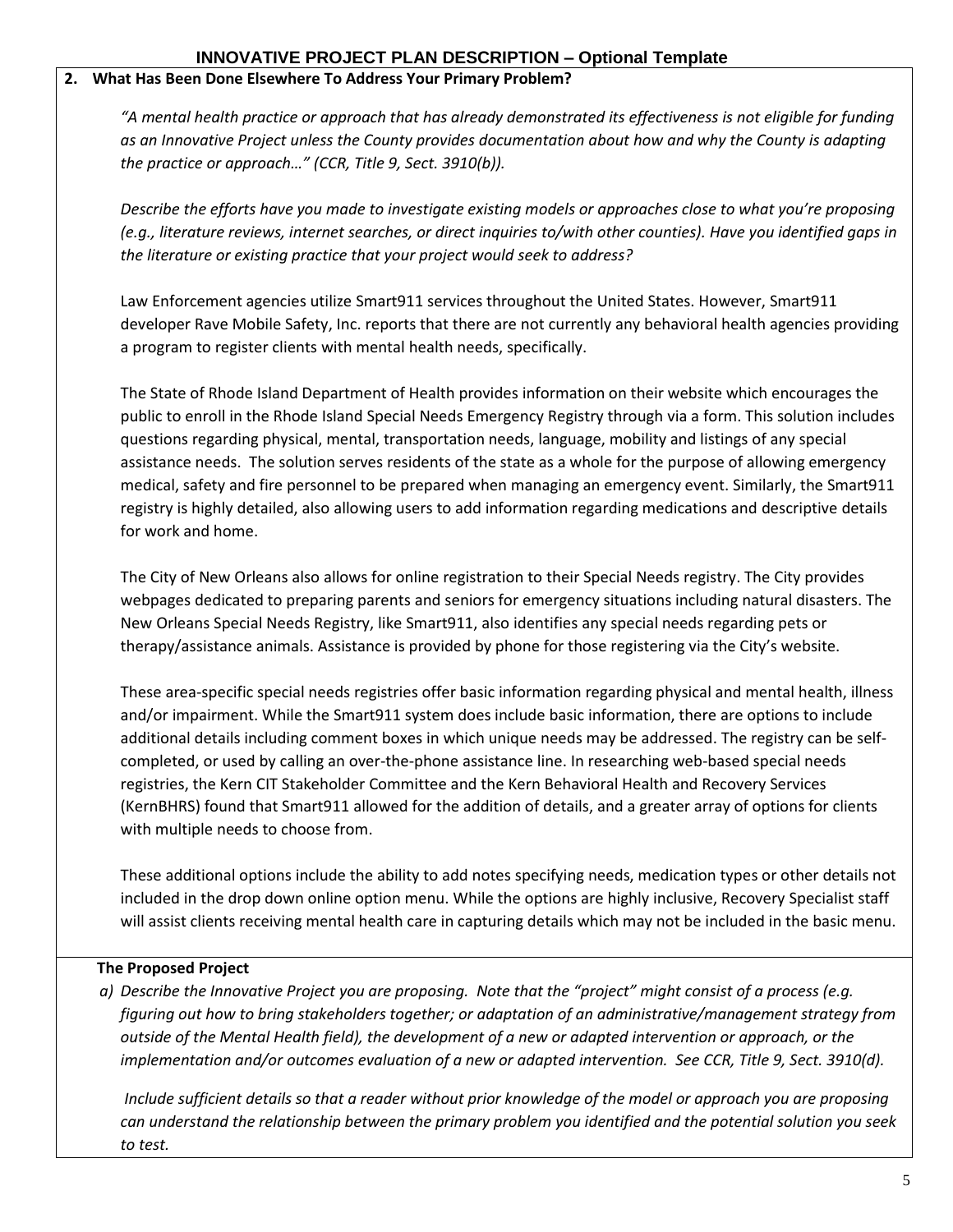*You may wish to identify how you plan to implement the project, the relevant participants/roles, what participants will typically experience, and any other key activities associated with development and implementation.*

Upon approval, KernBHRS, in collaboration with Rave Mobile Safety, would 1) submit purchase orders for Smart911 and for online kiosks; 2) schedule software installation and staff training to law enforcement and fire agencies, 3) train KernBHRS System of Care and contracted mental health staff to assist clients in the online registration process, and 4) finalize and launch the promotional campaigns to consumers. The proposed budget includes funding for providing software and training for all fire and law enforcement agencies and dispatch centers within Kern County. The law enforcement communications center Smart911 software and services are purchased through existing county vendor AT&T. Installation of hardware (online kiosks) and software (first responding agencies) would occur in line with launch of the program as sites are trained.

A request for proposals (RFP) would be developed and issued to select an evaluator for the project. Data elements to be collected and evaluated include surveys to determine client satisfaction with emergency services in which Smart911 was utilized; satisfaction surveys from dispatchers/first responders, information regarding the number of clients registered for Smart911 and how often the system is utilized by those self-reporting mental illness.

As part of the service contract, Smart911 program developer Rave Mobile Safety, Inc. provides public information marketing materials as well as training for dispatchers who utilize the program and emergency personnel who receive information in the field. KBHRS and contracted staff will be trained in navigating the registry and working with clients to address specific mental health care needs including medications, potential symptoms, etc.

KernBHRS is proposing to provide client support in creating Smart911 registries. The project also includes providing Rave Mobile Safety, Inc. Smart911 software and training to the emergency response communications centers serving all Fire Departments, Police Departments and Sheriff Substations in Kern County. End user training would be provided to dispatcher and first responders of all of these Kern agencies including but not limited to:

- Fire Departments including:
- o Kern County Fire Department
- o Bakersfield Fire Department
- o California City Fire Department
- Law Enforcement agencies throughout Kern including:
- o Kern County Sheriff's Department (Provides law enforcement services to multiple cities)
- o California Highway Patrol serving Kern County
- o Arvin Police Department
- o Bakersfield Police Department
- o Bear Valley Police Department
- o California City Police Department
- o California State University Bakersfield Police Department
- o Delano Police Department
- o Kern High School District Police Department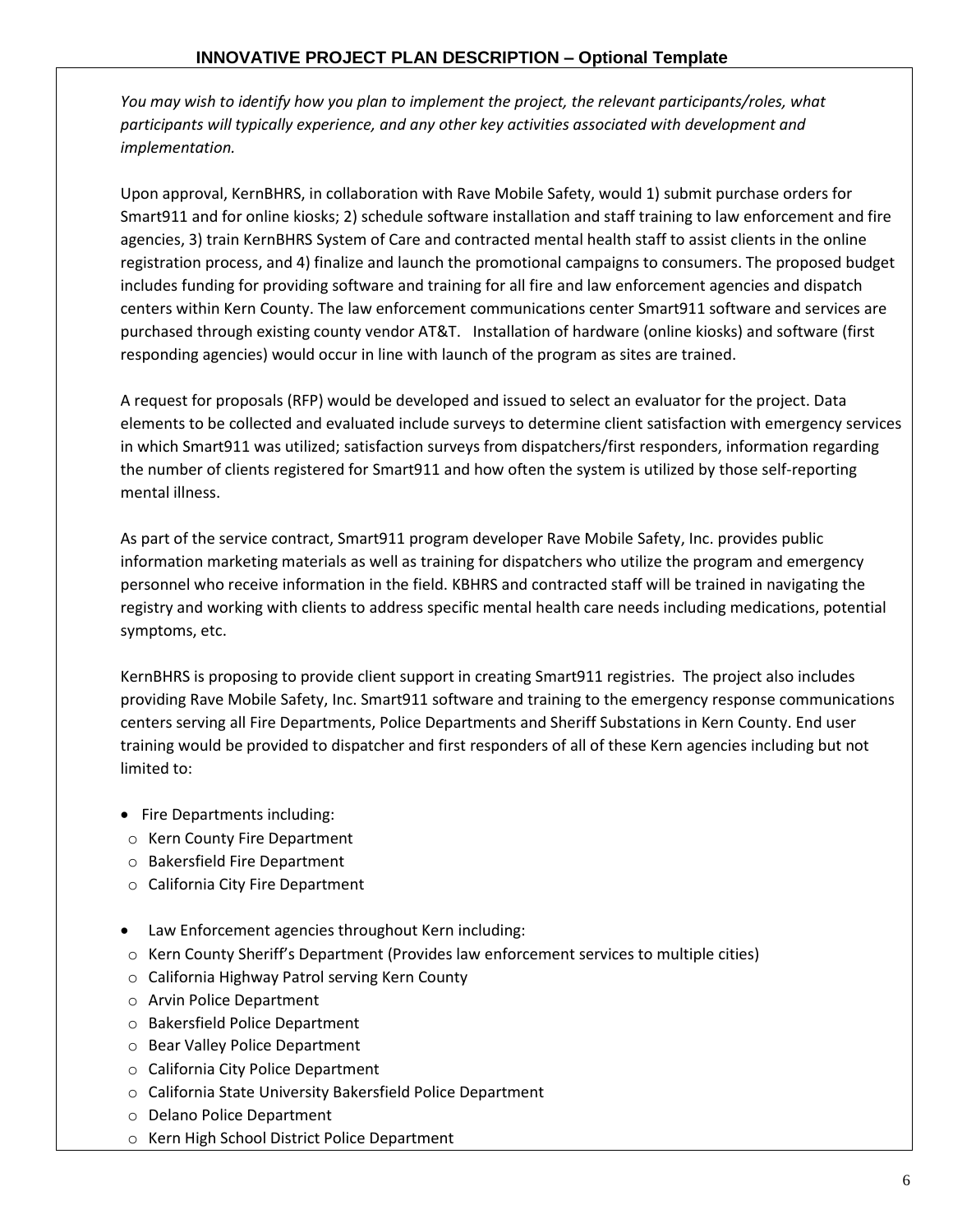- o Maricopa Police Department
- o McFarland Police Department
- o Ridgecrest Police Department
- o Shafter Police Department
- o Stallion Springs Police Department
- o Taft Police Department
- o Tehachapi Police Department

Forty (40) online registration kiosks would be provided throughout the KernBHRS System of Care Outpatient Clinics:

- Adult outpatient clinics serving the following locations and teams, including;
- o Bakersfield:
	- 1401 L Street 1 online kiosk supporting the CalWORKs team, the Substance Abuse Resource Team, and the CalWORKs Access Retention and Engagement (CARE) team.
	- 1600 East Belle Terrace 1 online kiosk supporting the Southeast Recovery and Wellness Center.
	- 2151 College Avenue 3 online kiosks supporting the Psychiatrist Evaluation Center Crisis Stabilization Unit, the Assessment Center and the Residents Outpatient Clinic.
	- **2525 North Chester Avenue** 2 online kiosks supporting the Adult Transition Team, the Homeless Adult Team, the Forensics Team, the Conditional Release Program, and the North Bakersfield Adult Recovery and Wellness Center.
	- 3715 Columbus Street 1 online kiosk supporting the Northeast Brief Therapy Clinic.
	- 5121 Stockdale Highway  $-4$  online kiosks supporting the Assertive Community Treatment team, the Consumer Family Learning Center, the Long Term Care team, the Self-Empowerment Team, the West Bakersfield Adult Recovery and Wellness Center, the Wellness, Independence and Senior Enrichment team, and Vocational Services.
- o Wasco
	- 930 F Street 1 online kiosk supporting the West Kern Team.
- o Contracted outpatient providers of services to adults, including but not limited to:
	- 3 online kiosks supporting Aegis Methadone clinics in Bakersfield and Delano
	- 4 online kiosks supporting Clinica Sierra Vista locations that serve Arvin, Delano, Lamont, Frazier Park and their surrounding areas.
	- 7 online kiosks supporting College Community Services locations at Taft, Tehachapi, Lake Isabella, Mojave, Ridgecrest and their surrounding areas). This includes 1 online kiosk supporting the Tehachapi Consumer Family Learning Center and 1 kiosk supporting the Ridgecrest Consumer Family Learning Center (the HOPE Center).
	- 1 online kiosk supporting the Mental Health Systems, Inc. ACTion (Bakersfield) Assertive Community Treatment program.
	- 1 online kiosk supporting the new Ridgecrest Crisis Stabilization Unit.
	- **2** online kiosks for projected future sites.
- Child/Minor outpatient clinics serving the following locations and teams, including;
- o Bakersfield:
	- **5300 Truxtun Avenue 1 online kiosk supporting the Transitional Age Youth Program, the Youth Multi-**Agency Integrated Service Team, and the Youth Wraparound Program.
	- 2621 Oswell Street 1 online kiosk supporting the East Bakersfield Child Outpatient team.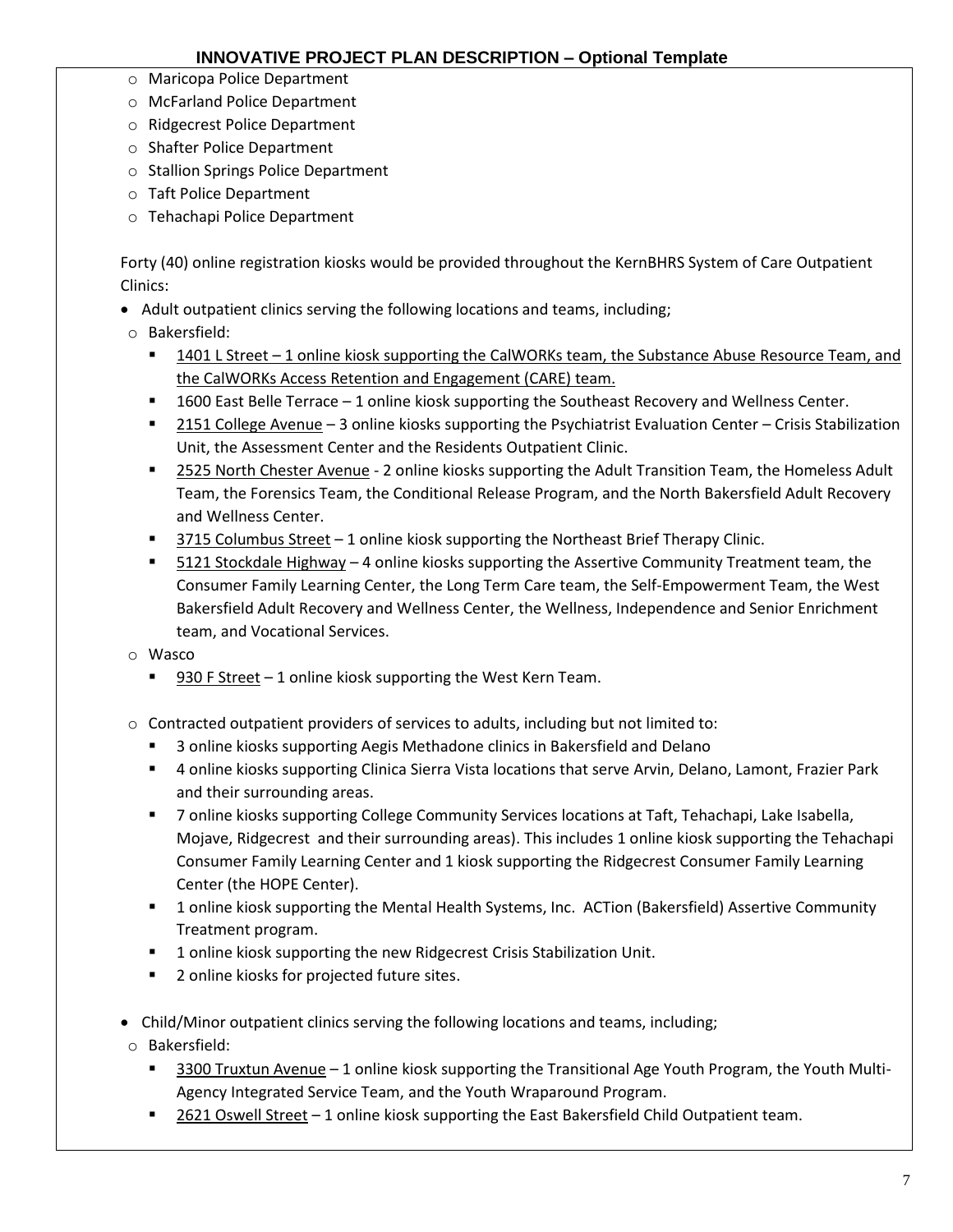- $\circ$  Contracted outpatient providers of services to minors, including but not limited to:
	- 3 online kiosks supporting the Child Guidance Clinics in Bakersfield and Delano, and Delano's surrounding areas.
	- 2 online kiosks supporting the Clinica Sierra Vista Clinic in Bakersfield. The online kiosk supporting the Clinica Sierra Vista location in Delano would be utilized to register both adult clients and the families of minor clients.
	- 1 online kiosk supporting the College Community Services Clinic in Wasco and its surrounding areas. Five of the online kiosks supporting College Community Services locations at Taft, Tehachapi, Lake Isabella, Mojave, Ridgecrest and their surrounding areas, would be used to register both adult clients and the families of minor clients.

Upon implementation, Smart911 would allow emergency responders to share critical information without violating state and federal privacy laws by sharing protected information, as clients would self-register only the information they wish to provide. Clients do so when creating their registry on the website with a username and password of which they alone may utilize. With Smart911, registrants are consenting to their information being shared during an emergency with first responders when a 911 call originating from that registrant is placed. Information provided during an emergency event is provided solely to the agencies involved and for a limited time, to protect the registrant's profile. In the same vein, Smart911 profiles offer a conduit for collaboration between mental health officials working with first responder agencies and dispatchers by collecting the information in a secure manner and providing it to the right personnel at the right time. Information on the special needs registry is in a secure, web-based account accessible by only the registrant. Mental health providers do not have access to registries and there is no sharing of HIPAA information with agencies or other persons. Should the client elect to include information from their WRAP or Crisis Plan, the Recovery Specialist may assist them in doing so, but this would be solely of their own volition and staff would not have access to the information provided by the client to public safety.

In addition to promoting interagency collaboration, the 911 Special Needs Registry Project also provides:

### **Increased access to mental health services:**

FBI statistics show that an individual with a disability (such as mental illness) is seven times more likely to interact with public safety than an individual without a disability; however, many of these individuals with disabilities are not receiving the same level of care because they are unable to instantly share their needs with 911 dispatchers and first responders. Difficulty communicating is common for people experiencing a mental health emergency, and can lead to misunderstandings that may result in the use of force and/or arrest. Smart911 enables people with mental illness to register information about their needs. Because first responders will have access to this information before arriving at the scene of a mental health emergency, they will be better able to respond with the most effective resources and to successfully link the person in crisis with both emergency and routine mental health services as needed. Thus, Smart911 provides a mechanism through which those with mental illness can take proactive steps to convey critical information to police, fire and emergency medical services personnel in the event of an emergency.

### **Increased access to services:**

When an individual is unable to effectively communicate due to mental illness, physical disability, injury, stress, or any other reason, it becomes difficult, if not impossible, to provide proper emergency service care. Smart911 helps to fill several critical gaps that exist, making it possible for registrants to provide address (es), medical history, special notes for responders, and a means for the 911 dispatcher to communicate with the caller via text message. These features all help tailor emergency responses to the needs of people with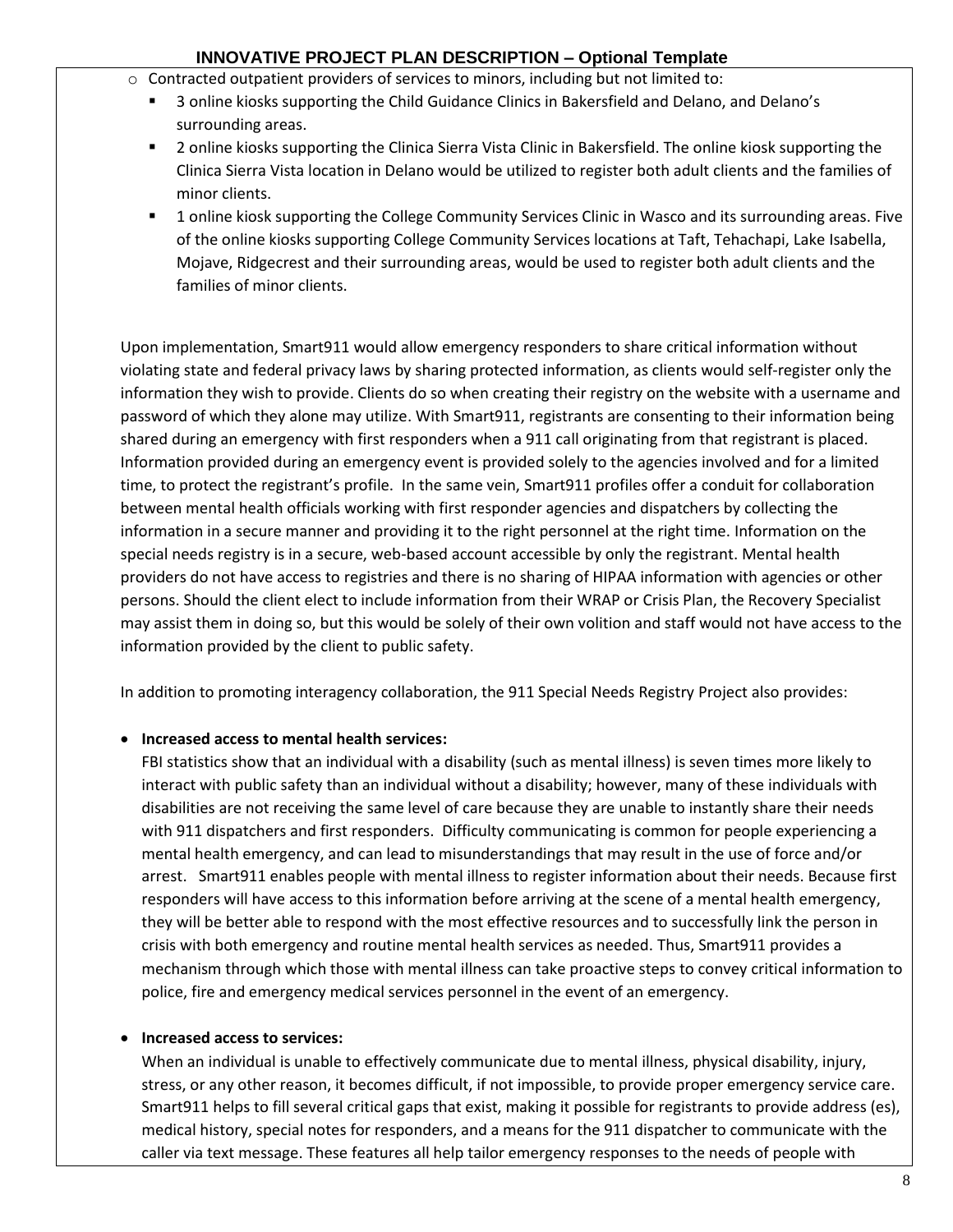mental illness so that linkage to both emergency and routine mental health services can be accomplished in a timely and appropriate manner.

- $\circ$  When a caller is unable to communicate with a 911 dispatcher, it becomes difficult or impossible to provide responders in the field with the information necessary to respond properly, forcing those personnel to enter a situation without contextual awareness. This lack of information may result in an insufficient response that requires further dispatching after first responders arrive and assess the situation.
- o Smart911 helps overcome language barriers because the registrant may enter data in his/her preferred language, but the information will appear in English to the 911 dispatcher and first responder.

#### **HOW SMART911 WORKS**

Individuals and families register for Smart911 at no cost and enter information that they want 911 to receive in case of an emergency. Information can include family member data, photos, medical conditions, medications, disabilities, mobility limitations, exact addresses, and even pet and service animal ownership. The premise of the Special Needs Registry Project - Smart911 is to assist clients with creating a profile specific to their needs in regards to mental health. Information included in the registry would be voluntary on the part of the client and may include information on diagnosis, medication, interventions, WRAP details, etc.

Data is automatically validated against the user's phone number(s) and citizen-provided data is kept fresh through an automatic aging process.

When a person calls 911, their Smart911 data automatically displays to participating 911 agencies, providing registered information that helps to dispatch the best response to the right location and provide services appropriate to the needs of the person served. The registered individual's data is easily provided to responding Law Enforcement and Fire responders to help them respond more quickly and effectively.

Smart911 is an additional way to connect with your community. It is a tangible, citizen-facing way to showcase government, police, and first responders' on-going commitment to public safety.



#### **Improves Responder Safety and Effectiveness**

Smart911 provides critical caller information to first responders, helping to ensure that the right resources are dispatched to the right location and with enhanced situational awareness, enabling them to perform their duties safely and effectively.

**Police** – Premise details, gate and access codes, medical conditions, medications and treatment assets, allergies, emergency contacts, special transport needs, history of domestic violence, vehicle descriptions, large dogs on site, photos of children who have gone missing or elderly residents prone to wandering. **Fire** – Property layout, number of people in household, disabilities and/or mobility limitations, hazardous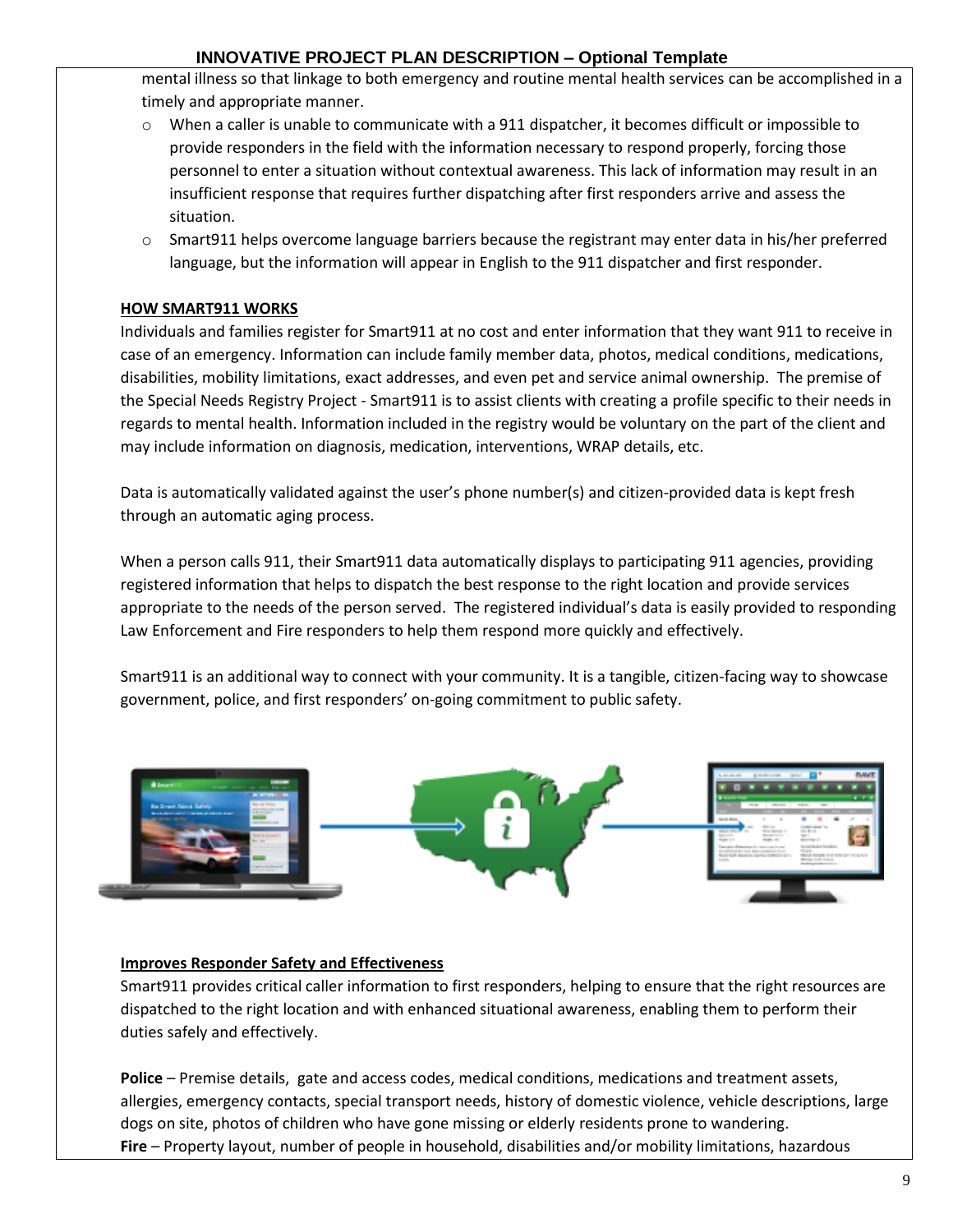materials, utility shut-off locations, access instructions.

#### **Assists 911 Dispatchers**

The rich information flow and supporting features of Smart911 help 911 dispatchers resolve calls faster and more easily, dispatch more effectively, and save lives.

- **Instantly and automatically** delivers potentially life-saving data available about unresponsive or noncommunicative callers to the dispatcher's desktop.
- **Initiate text sessions** with mobile callers. Text when callers are non-verbal, hang up, or when calls are dropped, creating greater response and reducing the number of unresolved cases. Multi-chat allows dispatchers to efficiently handle multiple calls at once.
- **Ability to re-bid** the location of a mobile caller, even in dropped call or callback scenarios.
- **Accurate physical addresses** for mobile phones help you convert a general mobile location into a dispatchable address.
- **Immediate identification** of important dispatching details, such as the need for specialty resources, additional units, a hidden driveway, or known medical condition.
- **Enables call reporting** for all device types across regions, providing visibility into frequent callers, transfer history, dropped calls, and misrouted calls along Public Safety Answering Point (PSAP) boundaries. The ability to append notes to a call that are viewable across PSAPs enables efficient collaboration across jurisdictions for a specific incident or caller.
- **Rapid delivery of rich content** to first responders on mobile devices (even a smartphone) speeds response and minimizes communication errors.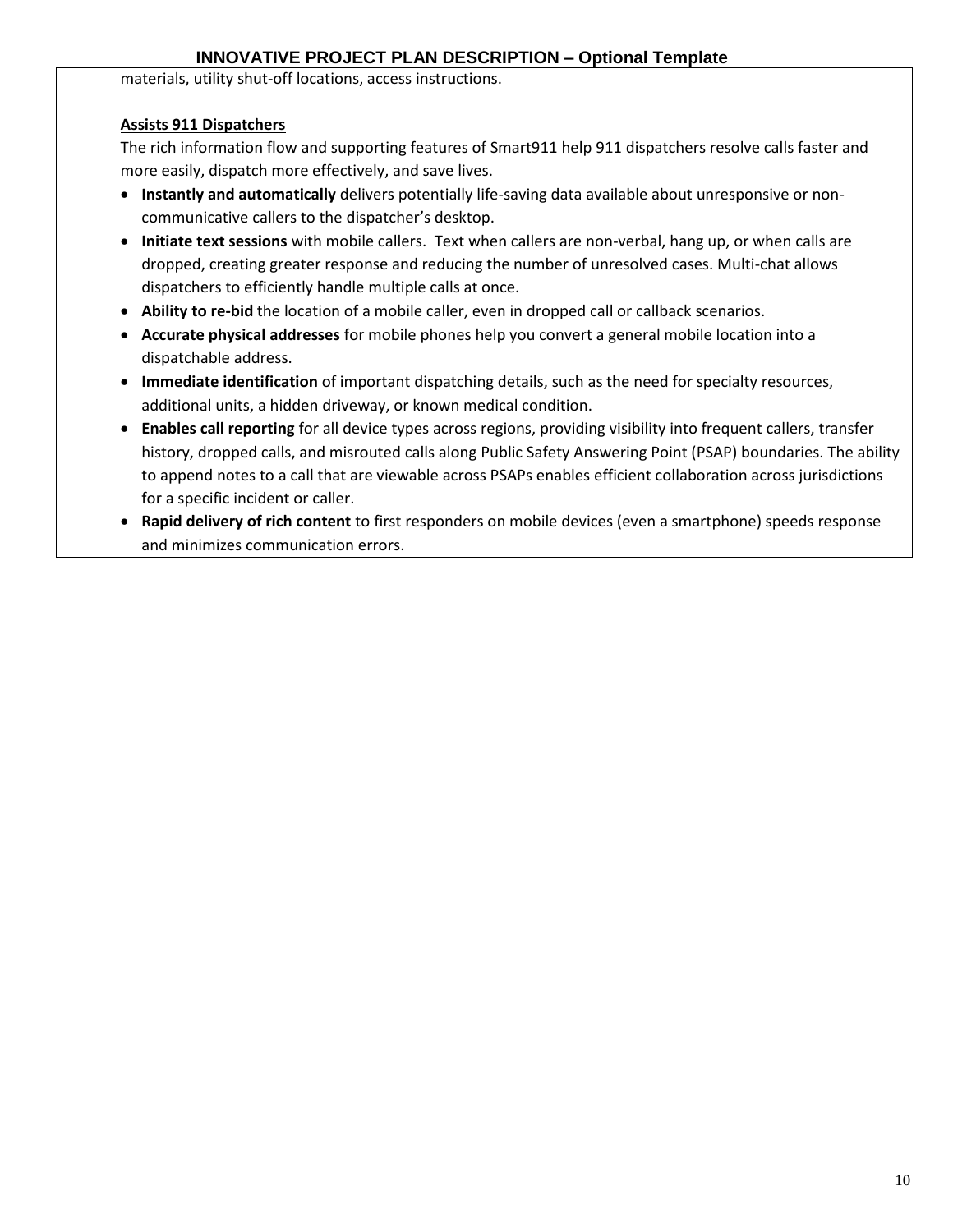#### **Innovative Component**

*a) Describe the key elements or approaches that will be new, changed, or adapted in your project (potentially including project development, implementation or evaluation). What are you doing that distinguishes your project from similar projects that other counties and/or providers have already tested or implemented?* 

The Special Needs Registry Project – Smart911 would adapt an existing service already available to the public, adding a unique focus by assisting clients in creating special needs registries aimed at helping them receive better services during mental health emergency events. This niche mental health focus for Smart911 has never been done for this specific population by a county behavioral health agency. Additionally, the project would provide software, installation and training for law enforcement communications centers; provide training for first responders and dispatchers in utilizing Smart911; and train mental health staff and related staff of partner agencies to assist clients in registering information about themselves with Smart911. This process would build on existing community collaboration between agencies and foster further collaboration.

Kern County anticipates that the result of client's special needs registries, there will be fewer psychiatric hospitalizations and arrests as emergency personnel are provided information pertinent to serving clients who may be experiencing a mental health emergency event. Fewer hospitalizations and incarcerations contribute to the recovery and wellness of mental health clients.

The new mental health approach that the 911 Special Needs Registry Project will develop, pilot and evaluate consists of:

- 1. Providing *every Dispatch Center/Public Safety Answering Point (PSAP) in Kern County* with Smart911 software. This broad implementation approach is different than existing implementations of Smart911 and is needed in Kern County due to the mobility of residents across jurisdictional lines in Kern.
- 2. Developing and implementing *a voluntary client registration process throughout the System of Care to serve clients with mental illness across Kern County*. This voluntary client registration process will become part of the standard procedures at each client-facing site in the System of Care. As noted above, this niche approach is different than existing implementations of Smart911 due to its mental health implementation focus. Recovery Specialists in the System of Care will work with clients to determine which information will be most pertinent in the event of an emergency or mental health emergency. Through this collaborative process, the clients will be better able to tailor Special Needs Registry profiles to more accurately reflect their unique needs in emergency events. Clients who chose to register independently may do so using the online kiosk and have the ability to use online or phone support to complete their Smart911 profile and registry.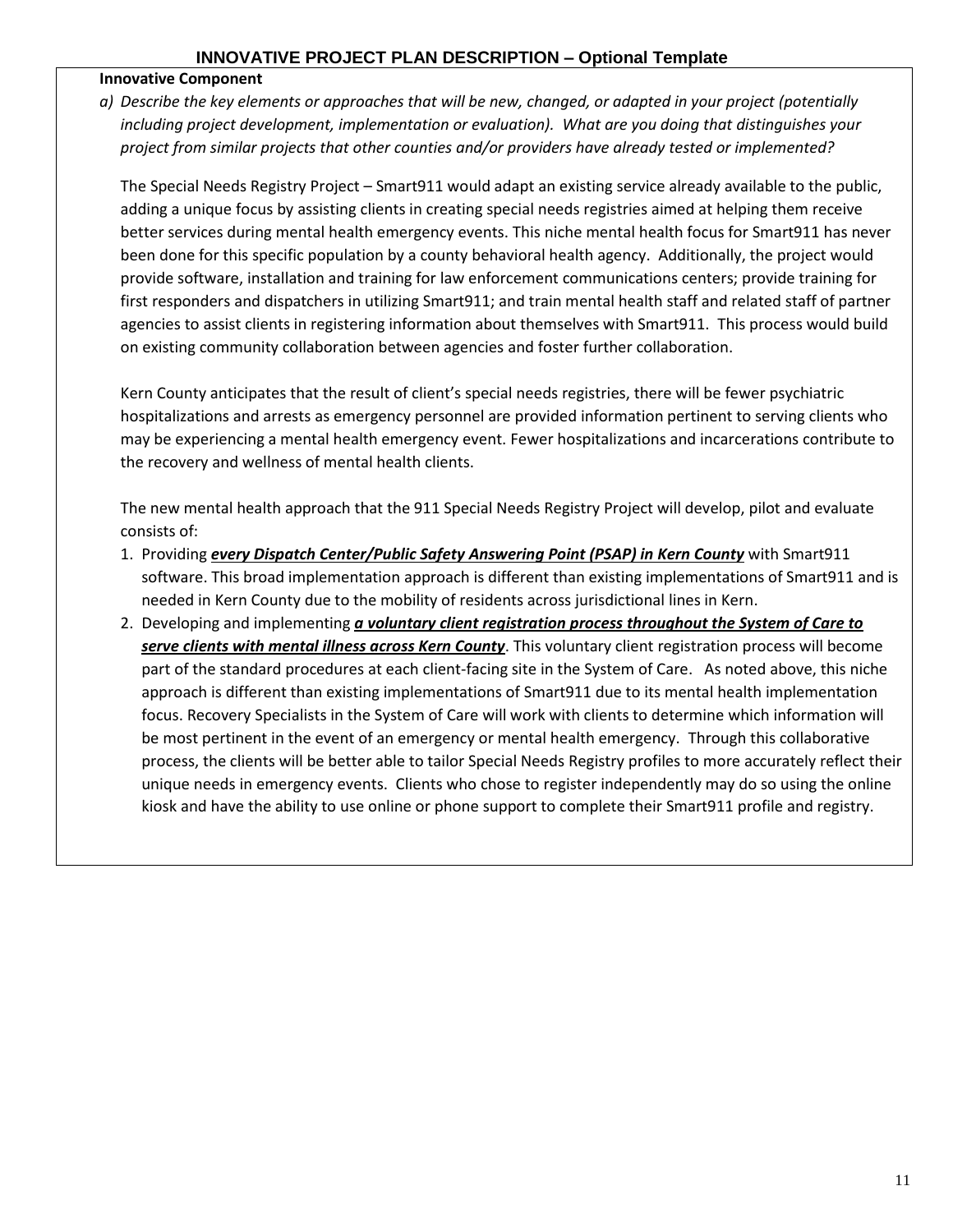#### **b) Learning Goals / Project Aims**

*Describe your learning goals/specific aims. What is it that you want to learn or better understand over the course of the INN Project? How do your learning goals relate to the key elements/approaches that are new, changed or adapted in your project?* 

*There is no maximum number of learning goals required, but we suggest at least two. Goals might revolve around understanding processes, testing hypotheses, or achieving specific outcomes.* 

Over the course of the innovative program, KernBHRS will seek to 1) better understand the benefits in terms of reduced arrest and reduced psychiatric hospitalization of individuals experiencing a mental health crisis event, that are associated with implementing Smart911 services for emergency services dispatchers and first responders, including law enforcement and fire safety staff; 2) assess whether clients with mental health care needs perceive that their Smart911 individual profiles have a positive impact on the services they receive during a mental health emergency; and 3) and track whether emergency responders feel better-prepared to provide service in a mental health emergency when given information through the Smart911 system.

Intended outcomes;

- Reduction in injury or death occurring during Law Enforcement responses to mental health crises by end of the second year. Baseline data will be collected in the first year to determine the outcome.
- Reduction in arrests and psychiatric hospitalizations for clients that choose to register with Smart911 and create a profile containing vital special needs information in their Smart 911 registries. Baseline data will be collected in the first year to determine the outcome.
- 70% of new KernBHRS clients will opt to register with Smart911, with every client provided the information and assistance to register; information on the number of registrations would be collected each year, reported as the total number of new clients vs. those who registered with Smart911.
- 75% positive feedback from clients on the effectiveness of first response in utilizing information provided in Smart911. This information would be collected through surveys provided at each service site.
- 75% positive feedback from first responding agencies regarding effectiveness of the program in assisting with those providing information through Smart911 used in emergency events. This data would be collected via surveys.
- Use of the system by first response agencies for at least 20% of 911 calls that involve mental health key words (as reported from Law Enforcement Communications Center IT Systems). The first year of data would create a baseline by which to judge growth in community registry. Continued data would help the Department learn whether and how well the Special Needs Registry is assimilated in the community.

### *c)* **Evaluation or Learning Plan**

For each of your learning goals or specific aims, describe the approach you will take to determine whether the *goal or objective was met. What observable consequences do you expect to follow from your project's implementation? How do they relate to the project's objectives? What else could cause these observables to change, and how will you distinguish between the impact of your project and these potential alternative explanations?*

*The greater the number of specific learning goals you seek to assess, generally, the larger the number of measurements (e.g., your "sample size") required to be able to distinguish between alternative explanations for the pattern of outcomes you obtain.*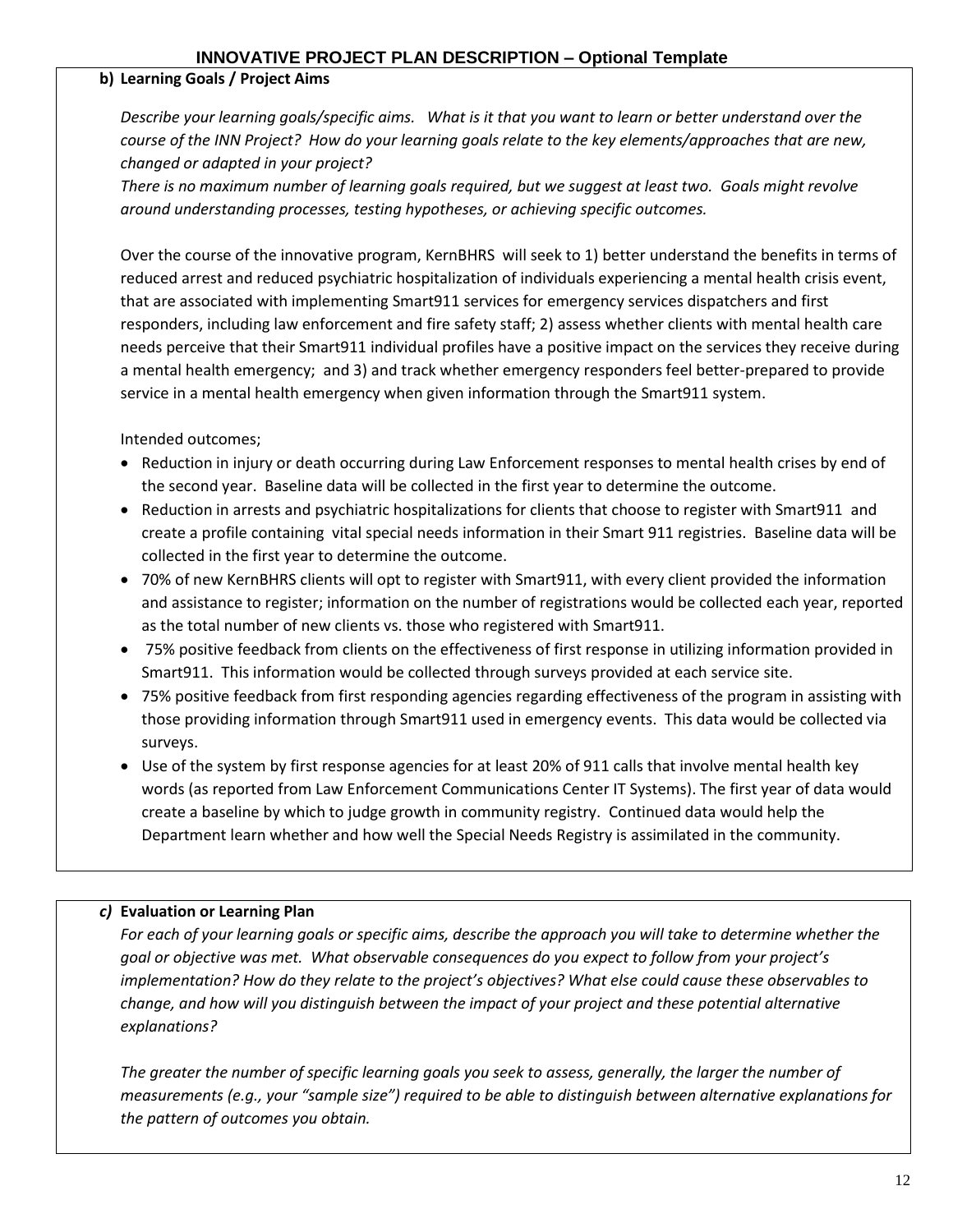*In formulating your data collection and analysis plan, we suggest that you consider the following categories, where applicable:*

*i) Who are the target participants and/or data sources (e.g., who you plan to survey to or interview, from whom are you collecting data); How will they be recruited or acquired?*

Target participants those clients receiving mental health care and first-responding agencies including law enforcement, fire safety, and emergency medical services.

*ii) What is the data to be collected? Describe specific measures, performance indicators, or type of qualitative data. This can include information or measures related to project implementation, process, outcomes, broader impact, and/or effective dissemination. Please provide examples.*

Data collected on clients creating user profiles will be obtained from the KernBHRS electronic medical record. As this process is entirely voluntary, and staff will not have access to the client-created special needs registry, there will not be any information pertaining to the client's username or password. The electronic health record will measure the total number of new clients creating profiles versus the number of new clients entering the system of care. Staff will engage clients in providing pertinent information for responders in the event of an emergency. It is anticipated that 70 percent of new clients will opt to create their own user profile with or without the assistance of their Recovery Specialist, case manager, peer specialist, intervention specialist or service coordinator. KernBHRS system of care providers will report the number of new registries added monthly.

Recovery Specialists will ask clients about whether they have had any emergency events. Those who report that they have had an incident, who have also created a Smart 911 registry will be asked to take part in a client satisfaction survey regarding their experience. At a minimum, client satisfaction surveys will first query whether the client created a user profile on Smart911 for themselves/their child. If "yes," then the client will be asked whether they/their child had an emergency experience in which 911 was called. If "yes," then the client will be asked to rate the extent to which they/their child was better served as a result of the user profile information being available to emergency responders during the event. Additionally, the client will receive an e-mail from Smart 911 prompting them to update their profile with any new information (i.e. address change, phone number change, etc.).

Qualitative data concerning the effectiveness of the program at providing first responders with necessary information in the event of an emergency will be determined through satisfaction surveys. Dispatchers will be surveyed quarterly on their level of satisfaction with Smart911 services. Emergency response staff will provide post-event surveys which will determine whether the Smart911 user profile information provided them to better manage mental health emergencies and assist consumers to get treatment. Information will also be collected through the same survey to determine whether Smart911 allowed emergency responders to better coordinate multi-agency emergency response events.

The number of Smart911 profiles utilized in the event of an emergency would be provided by Rave Mobile Safety, Inc. monthly. This information will be evaluated to determine growth or decline in numbers as well as the extent to which the program is established and widely accepted in the community.

Reports analyzing self-reported mental health information in Smart911 will be provided by Rave Mobile Safety, Inc. and will be used in decision making about what mental health services are needed in which geographic areas of Kern County. For example, specific to mental health issues including neurological, behavioral, and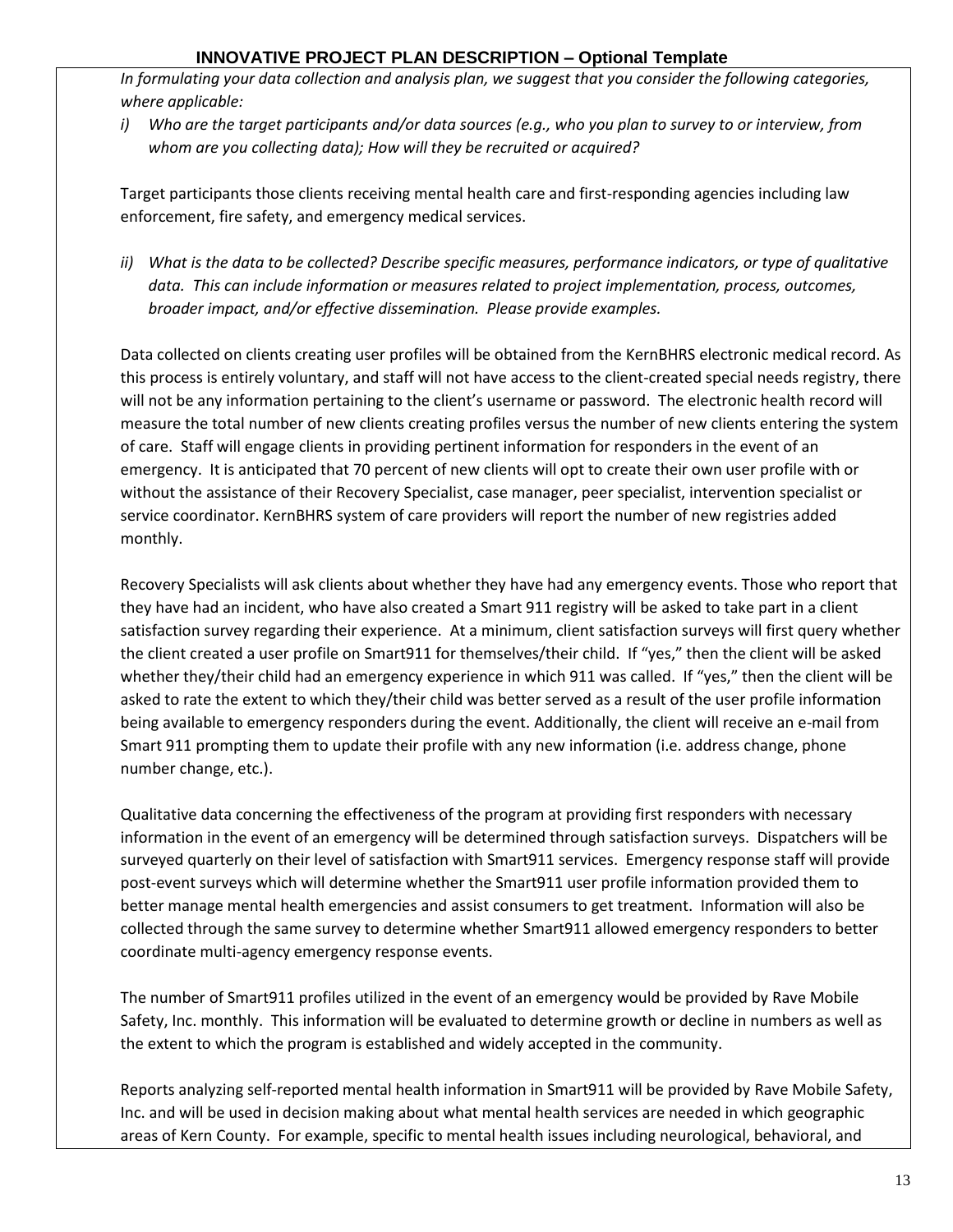cognitive conditions, Rave Mobile Safety can provide reports by geographic area on the prevalence of selfreported conditions, including but not limited to:

- 1. Autism Spectrum Disorder
- 2. Bipolar Disorder
- 3. Cerebral Palsy
- 4. Cognitive Impairment
- 5. Confused Easily
- 6. Developmental Disability
- 7. Difficulty Understanding Verbal Instructions
- 8. Extreme Anxiety
- 9. Memory Impaired / Dementia / Alzheimer's
- 10. Migraines or Frequent Headaches
- 11. Neurological Disease
- 12. Post-Traumatic Stress Disorder (PTSD)
- 13. Prone to Wandering
- 14. Seizure Disorder / Epilepsy
- 15. Schizophrenia
- 16. Other Psychiatric Condition(s)

Aside from the above-listed self-reported diagnoses, the registered user may include additional diagnosis or mental health history information in an objective field within the registry. This may include symptoms of depression, history of suicidal ideation or attempt, or any other information the user chooses to include. Additionally, documents up to 10 MB (Megabytes) may be included in the registry; this could be useful should a user wish to include a full intervention plan.

*iii) What is the method for collecting data (e.g. interviews with clinicians, focus groups with family members, ethnographic observation by two evaluators, surveys completed by clients, analysis of encounter or assessment data)?*

Data collection methods will include but not be limited to the following:

- Client Satisfaction Surveys via online kiosk to determine whether clients who registered with Smart911 and also experienced an emergency, felt better served due to first responders having access to special needs information.
- Feedback surveys from first responders indicating whether they feel the Smart911 program helped in: coordinating and managing response in emergency situations and coordinating with other emergency responders during a multi-agency managed emergency.
- Reports from the electronic medical record tracking the number of times that Recovery Specialists and/or other staff documented that clients opted to create a profile in Smart911.
- Reports from Rave Mobile Safety, Inc. on the number of Smart911 user calls in Kern County.
- *iv) How is the method administered (e.g., during an encounter, for an intervention group and a comparison group, for the same individuals pre and post intervention)?*

KernBHRS will incorporate education to clients on Smart911 as part of the intake process and regularly scheduled appointments. Staff will offer assistance to clients in creating a user profile. KernBHRS will provide online kiosks in multiple outpatient clinic locations to enable clients to easily self-register with Smart911.For Dispatchers and First Responders, surveys will be utilized. To track outcomes, Rave Mobile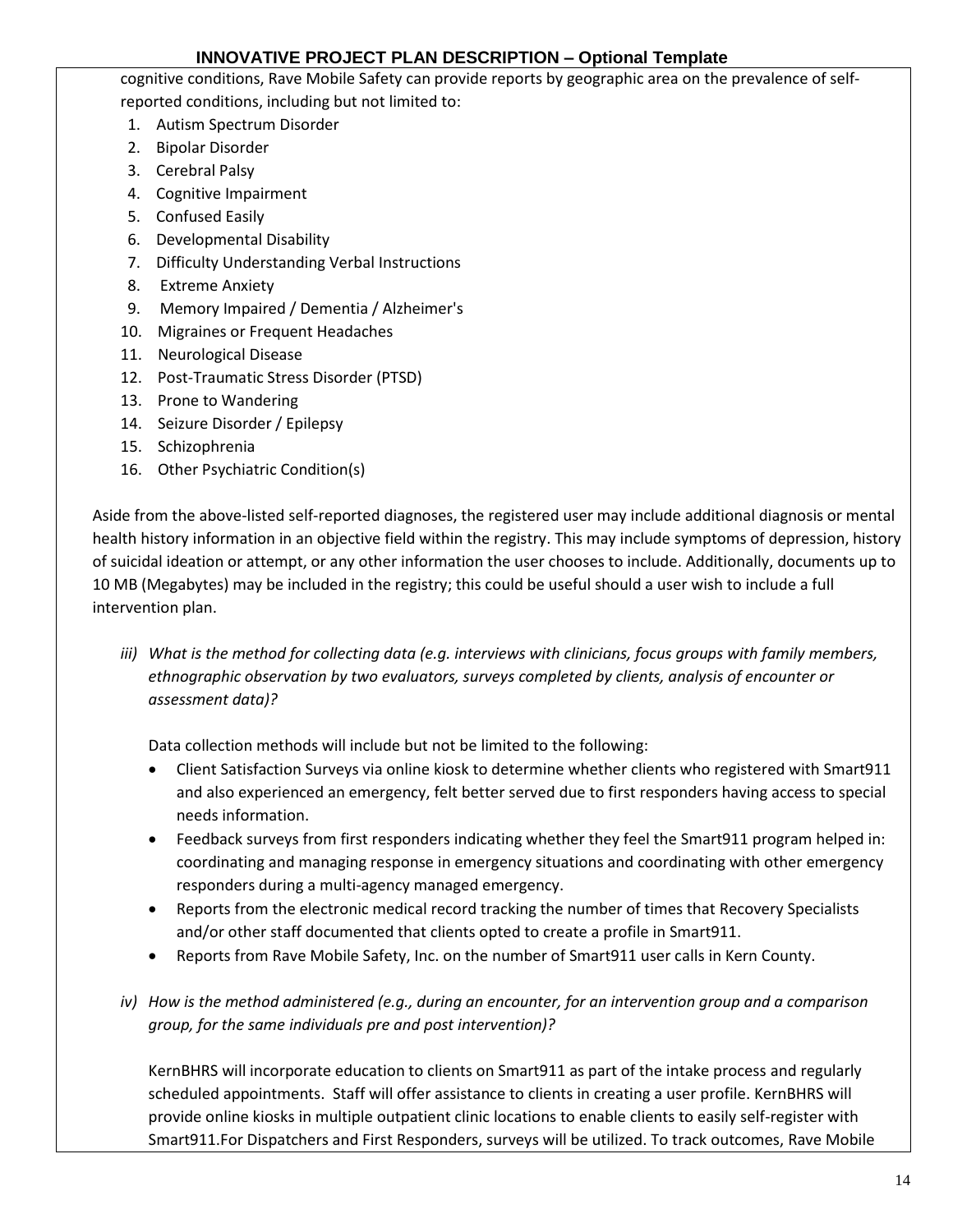Safety, Inc. will provide data reports to KernBHRS and to the CIT Steering Committee on 911 emergency calls as well as public safety responses, for which the data system includes key terms pertaining to mental illness.

### *v) What is the preliminary plan for how the data will be entered and analyzed?*

KernBHRS will provide online kiosks in multiple outpatient clinic locations to enable clients to easily selfregister with Smart911. Clients may also register with assistance from their Recovery Specialist and/or other staff, who would subsequently document in the electronic health record that a client created a user profile. Rave Mobile Safety, Inc. will provide data on the total number of profiles created in Kern County. Information will be collected by Mobile Evaluation Team staff. Evaluation would be provided by a contracted evaluator.

Post-event surveys from emergency responders will be provided online using a program such as Survey Monkey. Data collected will be analyzed within the online survey system. This information will be collected in collaboration with reporting by Mobile Evaluation Team staff and evaluated by the contracted evaluator. Information on the number of Smart911 calls vs. other 911 calls taken in emergency response centers will be collected by the agencies and provided to the KernBHRS Mobile Evaluation Team staff in charge of collecting data. Evaluation of data will be provided by a contracted evaluator.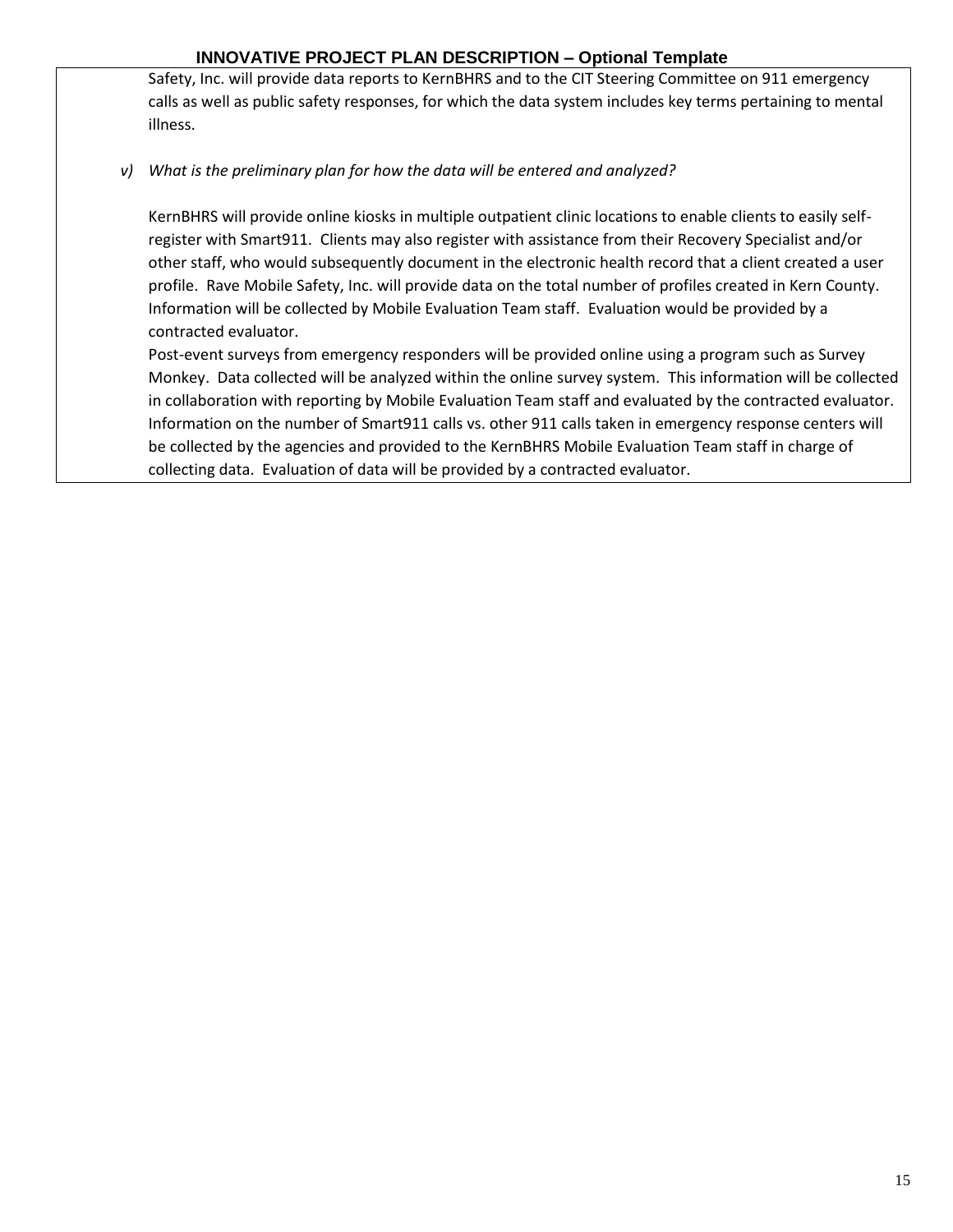#### **Contracting**

*If you expect to contract out the INN project and/or project evaluation, what project resources will be applied to managing the County's relationship to the contractor(s)? How will the County ensure quality as well as regulatory compliance in these contracted relationships?* 

KernBHRS and the CIT Subcommittee researched special needs registries at the inception of the program's proposal as a potential innovative program. Smart911 by Rave Mobile Safety, Inc. was found to be the most appropriate online-based special needs registry. Rave Mobile Safety, Inc. Smart911 will be purchased through the existing communications vendor(s) of the County's PSAPs (For example, AT&T or other communications infrastructure vendor of the County's choice). Quality and regulatory compliance will be ensured in the same manner as contractually required by the County in the existing contract(s). Included in the contract will be data sets and data reports, which Rave Mobile Safety, Inc. will provide to KernBHRS and emergency response communications centers. These data sets and data reports will contain information on the number of Kern County residents registering with Smart911, as well as other data tailored to the needs of Kern County.

Kern County anticipates contracting for evaluation services for the project. Information will be collected by staff from multiple agencies and provided to the contracted evaluator who will analyze and report on data regularly. KernBHRS will research potential evaluators who are known to provide the subject services. Entities that express the interest and ability to provide the services may be asked to submit a proposal detailing their scope of work and anticipated cost for the services to be performed.

Services in excess of \$30,000 are subject to a competitive bid process, such as a Request for Proposal, unless there is compelling evidence to convince the County's Purchasing Manager to concur with a sole source justification for a particular contracted entity.

Once the contracted entity is selected, an Agreement for Professional Services will be negotiated and executed. It will include the specific services to be provided during the term of the agreement. The county will secure necessary documents from the contracted provider, such as insurance certificates and an IRS W-9 Request for Taxpayer Identification Number and Certification form. The appropriate California Franchise Tax Board forms will be requested if the provider does not have an operating office within the state of California and will not be paying California State income taxes. Services performed within the state of California by an out-of-state vendor are subject to a seven percent withholding tax on payments.

The County will maintain an ongoing relationship with the contractor(s) through telephonic and electronic discussions of program process and face-to-face meetings when necessary for more in-depth conversations. The Information Technology staff may provide on-site technical support to local agencies. The contracted entities will be encouraged to contact the Department staff for program guidance whenever needed.

The contracted entities may be asked to submit monthly, quarterly or semi-annual program progress reports to substantiate payments for service.

Contracted entities are expected to abide by the Department's policies and procedures regarding client confidentiality, securing Protecting Health Information and appropriate business conduct. They will also be expected to adhere to all state and federal regulations regarding the performance of this project.

**I. Additional Information for Regulatory Requirements**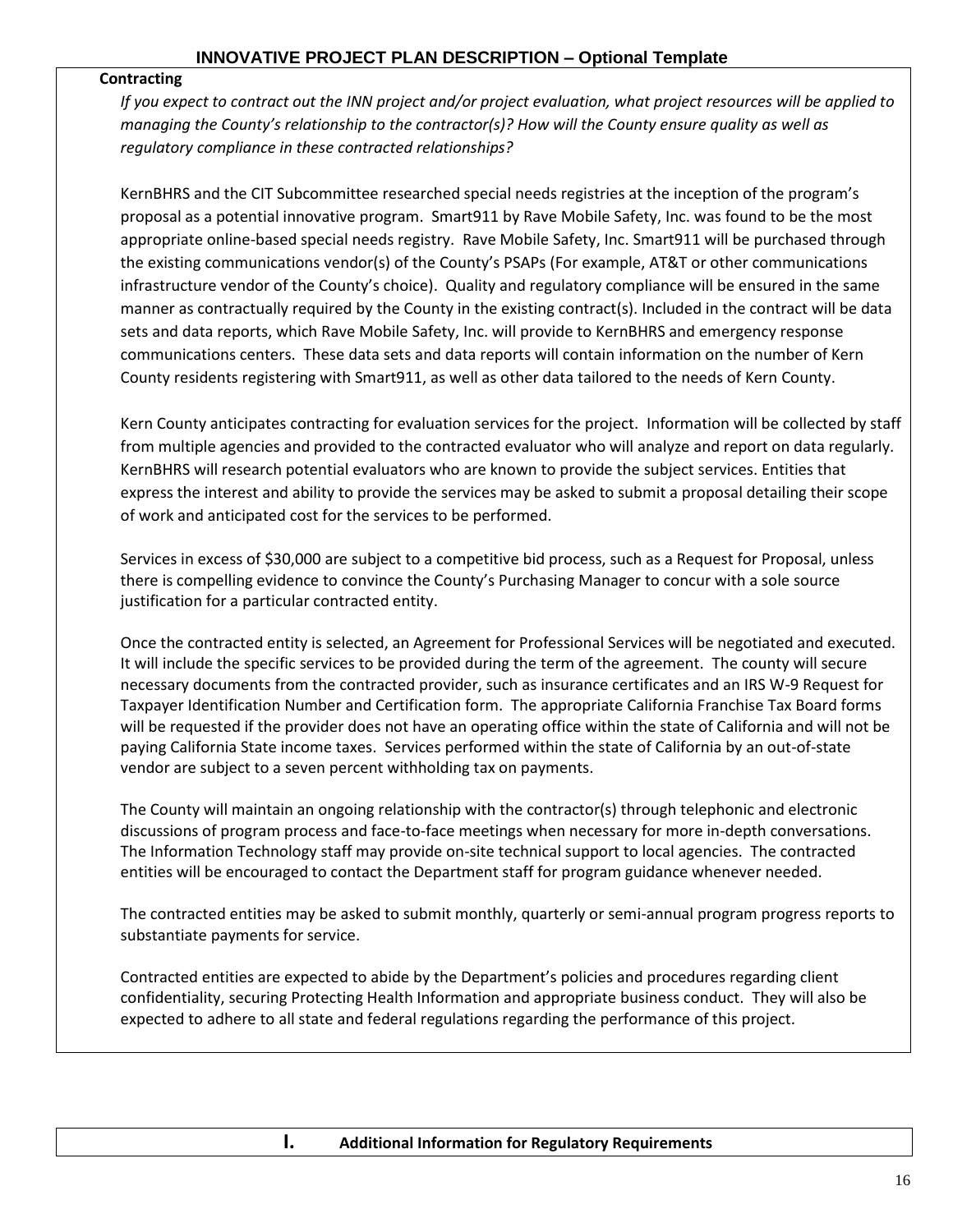#### **1) Certifications**

*Innovative Project proposals submitted for approval by the MHSOAC must include documentation of all of the following:*

- *a) Adoption by County Board of Supervisors.*
- *b) Certification by the County mental health director that the County has complied with all pertinent regulations, laws, and statutes of the Mental Health Services Act (MHSA).*
- *c) Certification by the County mental health director and by the County auditor-controller that the County has complied with any fiscal accountability requirements and that all expenditures are consistent with the requirements of the MHSA.*
- d) *Documentation that the source of INN funds is 5% of the County's PEI allocation and 5% of the CSS allocation.*

### **2) Community Program Planning**

*Please describe the County's Community Program Planning process for the Innovative Project, encompassing inclusion of stakeholders, representatives of unserved or under-served populations, and individuals who reflect the cultural, ethnic and racial diversity of the County's community.*

Community Stakeholder meetings, including the proposal of the project took place through the CIT Steering Committee meetings and Stakeholder meetings. These groups meet regularly and consist of those identifying as recovering from mental illness and/or their family members, mental health providers, representatives from law enforcement and the criminal justice system, representatives from schools, medical providers, NAMI representatives and community based organizations.

Meetings began to discuss the need for a special needs registry in 2014. Subcommittee members explored ideas including Smart911 and decided to propose the website information database as a potential program for KernBHRS and collaborating partners to explore with clients with special needs due to mental health experiences.

The program proposal was then drafted and subsequently redrafted in MHSOAC-provided templates, to ensure that questions surrounding the project were answered according to the most current regulations. During drafting and review consideration of the learning objectives, program evaluation and innovative purpose and only recommends those plans with the greatest potential to meet the standards of the Innovation component of the MHSA. In 2015 KernBHRS supervisors were provided descriptions of several proposed innovative projects, from which they were asked to rank programs based on innovative concepts and that would provide needed services to clients. Smart911 ranked third among the eight proposed programs..

MHSA coordination staff presented updated information on the program proposal process and gathered feedback during the CIT Stakeholder Committee meeting on Sept. 21, 2016.

The proposed program was also reviewed by stakeholders participating in the FY 2016/20017 MHSA Annual Update Community Planning Process, 30-day review period and the Annual Update Public Hearing. Meetings are open to the public and information pertaining to stakeholder feedback was provided in English and Spanish. The KernBHRS Ethnic Services Coordinator was also in attendance for MHSA Community Planning and Stakeholder Meetings.

Approximately 325 individuals were reached through the Community Planning Process. The innovative project received support from individuals self-identifying, family members of those with mental illness, mental health care providers and law enforcement,, as described in detail later in this section. In addition, the Kern CIT Program stakeholders, including representatives from Kern NAMI, placed a high priority on the implementation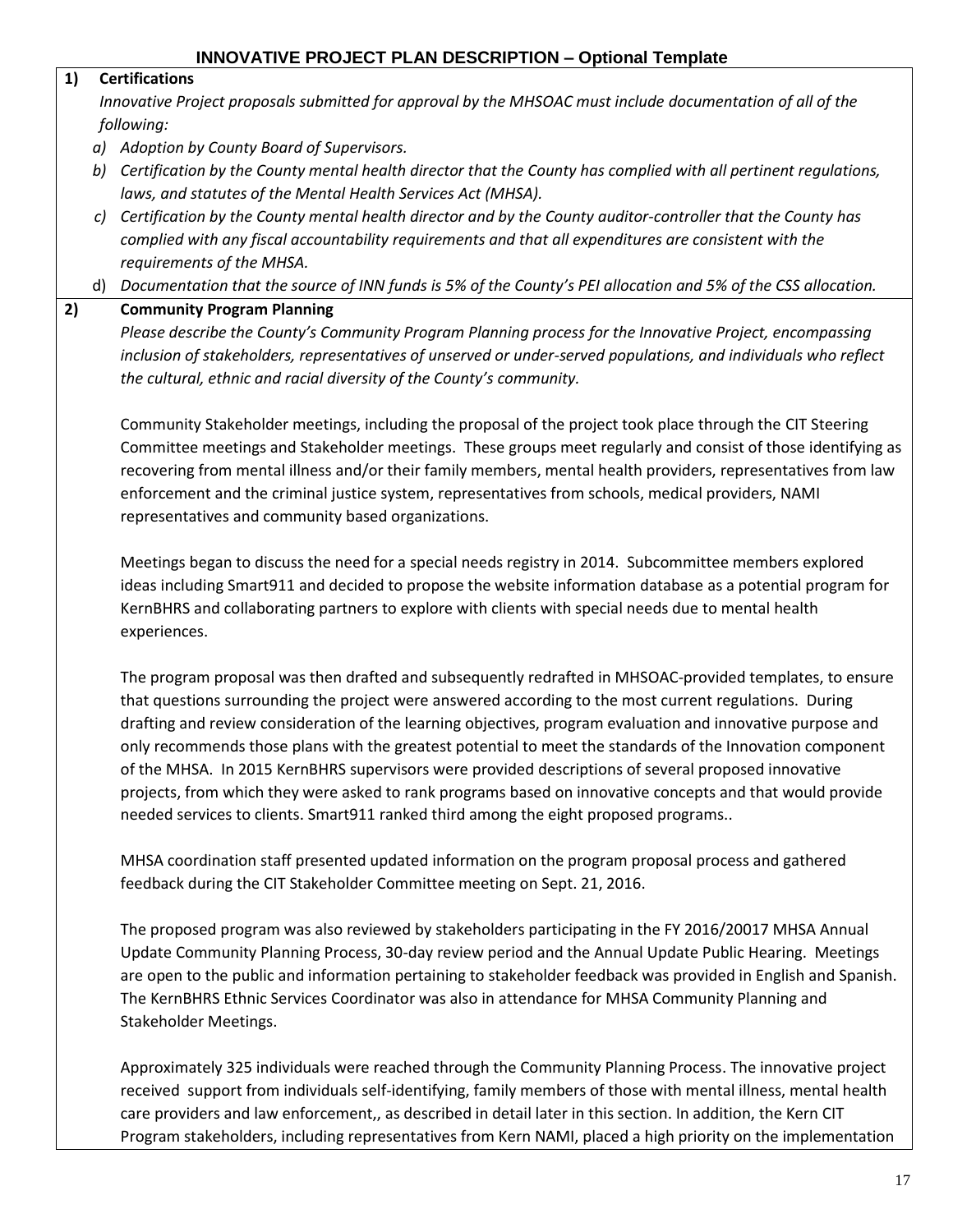of a Special Needs Registry to benefit individuals experiencing mental health emergency events in Kern.

Examples of feedback provided during the CPP included:

"We can possibly reduce use of force in some responses by having additional information up front when responding. This will have a very beneficial impact on the community as a whole. Very important for first responders to have as much info as possible at first contact."

"A great help for persons with mental illness when a crisis happens and law enforcement is called out."

"Reduce [sic] the trauma of being served by police."

**Innovative plans which will be presented for consideration of approval by the Mental Health Services Oversight and Accountability Commission were reported in the MHSA Annual Update FY2016/2017, which was approved by Kern County Behavioral Health and Recovery Services Behavioral Health Board and the Kern County Board of Supervisors in 2016.**

Community Planning Process Meeting dates and locations:

Sept. 1 – Central Avenue Senior Apartments, Wasco, Calif.

Sept. 6 – NAMI General Board Meeting, Bakersfield, Calif.

Sept. 9 – Bakersfield Homeless Center, Bakersfield, Calif.

Sept. 14 – Consumer Family Learning Center Advisory Board Meeting, Bakersfield, Calif.

Sept. 21 – CIT Stakeholder Meeting, Bakersfield, Calif.

Sept. 22 – Transitional Age Youth Focus Group and MHSA Stakeholder Meeting, Bakersfield, Calif.

Oct. 7 – Recovery Conference, Bakersfield, Calif.

Oct. 11 – MHSA Community Planning and Stakeholder Meeting, Mojave, Calif.

Oct. 13 – Wasco Community Collaborative Meeting, Wasco, Calif.

Oct. 13 – MHSA Community Planning and Stakeholder Meeting, Tehachapi, Calif.

Oct. 14 – MHSA Community Planning and Stakeholder Meeting, Bakersfield, Calif.

Oct. 18 – MHSA Community Planning and Stakeholder Meeting, Lake Isabella, Calif.

Oct. 20 – MHSA Community Planning and Stakeholder Meeting, Lamont, Calif.

Oct. 21 – MHSA Community Planning and Stakeholder Meeting, Frazier Park, Calif.

Nov. 15 – MHSA Community Planning and Stakeholder Meeting, Ridgecrest, Calif.

Nov. 17 – Kern County Network for Children General Collaborative Meeting, Bakersfield, Calif.

The demographic breakdown of the 2016 Community Planning Process for those who responded included:

Race:

36% Hispanic/Latino 37% White/Caucasian 13% Black/African American 6% Mixed Race/Ethnicity 2% Native American/Tribal 2% Asian/Pacific Islander 1% Decline to State 2% Other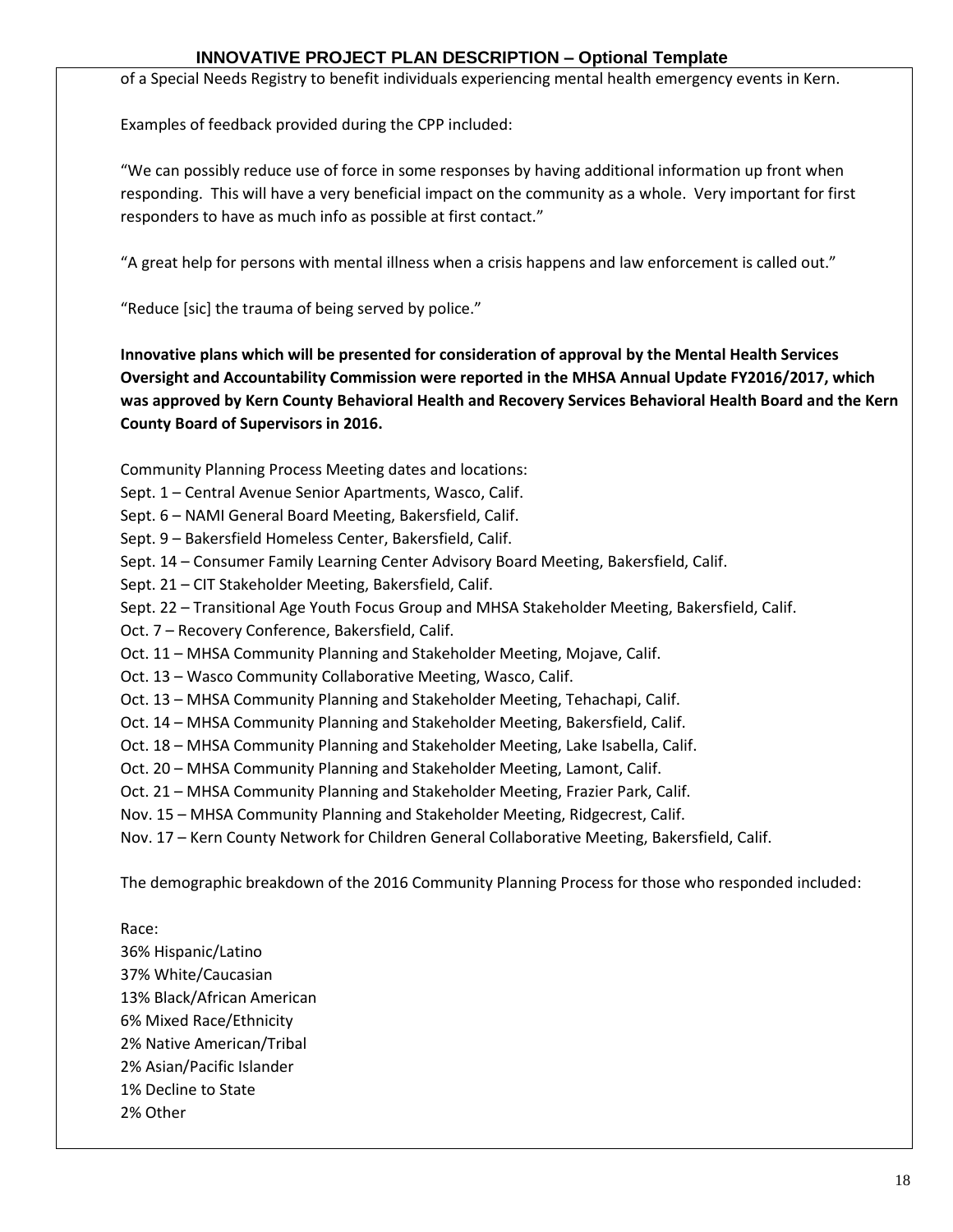Geographic area reporting: 77% Bakersfield 6% Ridgecrest 3% Shafter/Wasco 3% Arvin/Lamont 3% Delano 1% Tehachapi 1% Kern River Valley 1% Mojave/Rosamond 1% Frazier Park 0% Buttonwillow 1% Other 2% Decline to state

The proposed project was included the MHSA Annual Update for FY2016-2017. The 30-day review and comment period ran from October 28 – November 28, 2016. The Behavioral Health Board approved the plan during the Public Hearing on November 28, 2016 and the Kern County Board of Supervisors Meeting on December 13, 2016. The MHSA Annual Update FY2016/2017 was delivered to the Mental Health Services Oversight and Accountability Commission on December 19, 2016. The proposal and program summary were further provided on the Kern Behavioral Health and Recovery Services website for public review and comment. Kern County Board of Supervisors approval for use and encumbrance of funds for the Special Needs Registry Project – Smart 911 will be sought pending approval of the Mental Health Services Oversight and Accountability Commission, which will be requested at the April 27, 2017 meeting.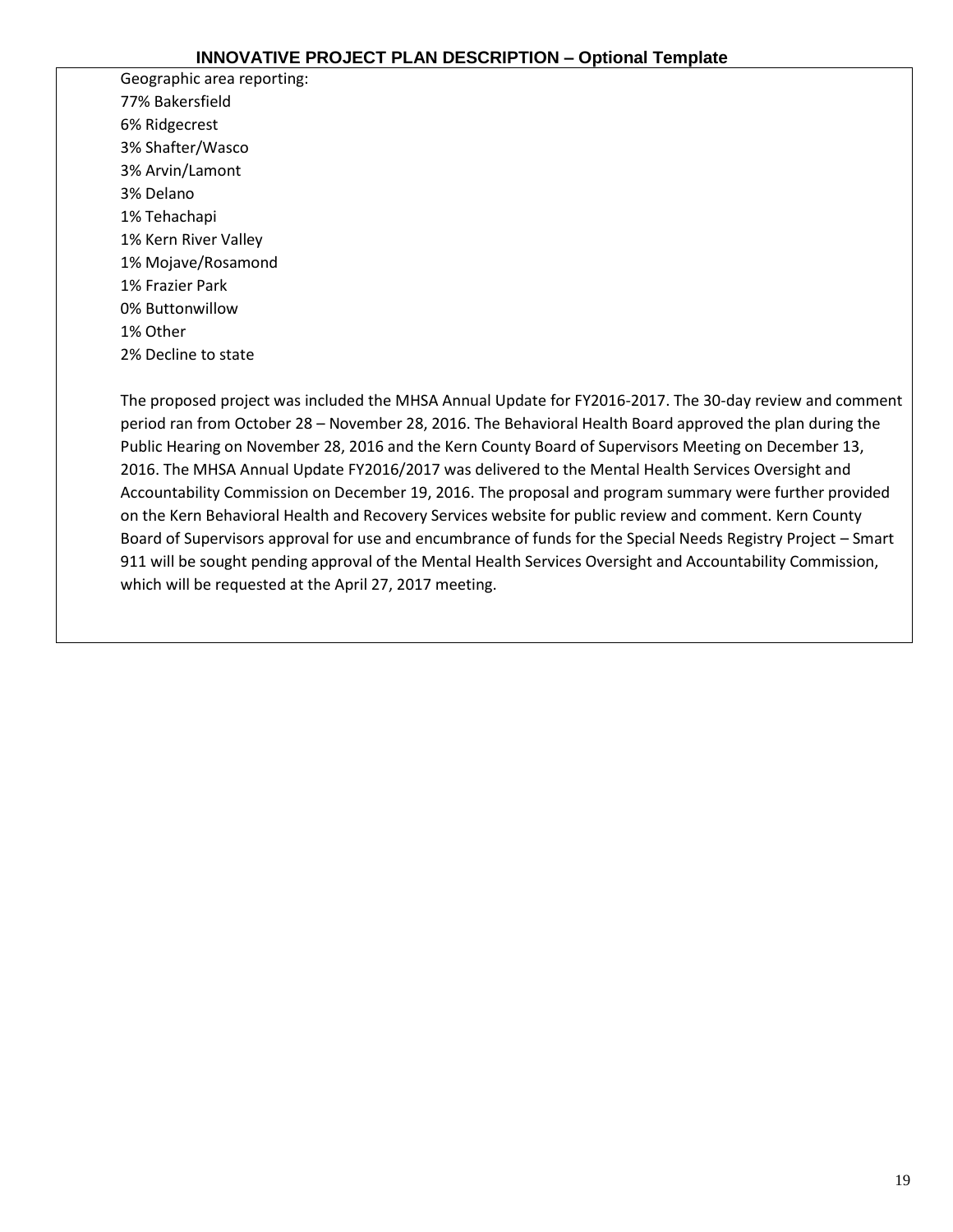#### **3) Primary Purpose**

*Select one of the following as the primary purpose of your project. (I.e. the overarching purpose that most closely aligns with the need or challenge described in Item 1 (The Service Need).*

- a) Increase access to mental health services to underserved groups
- b) Increase the quality of mental health services, including measurable outcomes
- **c) √ Promote interagency collaboration related to mental health services, supports, or outcomes**
- d) Increase access to mental health services

#### **4) MHSA Innovative Project Category**

*Which MHSA Innovation definition best applies to your new INN Project (select one):*  a*) Introduces a new mental health practice or approach* 

*b) Makes a change to an existing mental health practice that has not yet been demonstrated to be effective, including, but not limited to, adaptation for a new setting, population or community c) √ Introduces a new application to the mental health system of a promising community-driven practice or an approach that has been successful in a non-mental health context or setting.* 

Implementation of Smart911 has successfully improved outcomes and access to emergency care in a variety of non-mental health settings, including but not limited to the following real-life success stories:

- **Domestic Violence:** In Ottawa County, MI, on July 31, 2016, a 911 dispatcher received an abandoned 9-1-1 call from a mobile phone. The dispatcher attempted to reconnect with the caller, however there was no answer. She then initiated a text session with the 9-1-1 caller via Smar911Chat. After minutes of silence, the dispatcher received a response by text. The 9-1-1 caller said that she was being threatened and confirmed that the male suspect was still on scene. The dispatcher quickly responded to gain the address and then dispatched help. She then continued the text conversation and obtained the name of the male and his relationship to the caller. During the text conversation the male subject left the premises and the caller then felt comfortable dialing 9-1-1.
- **Elderly Citizens:** In Owensboro Davies County, KY, on June 10, 2016, a 911 dispatcher received a 9-1-1 call from an elderly caller who was severely disoriented and unable to communicate. The caller was having difficulty breathing and was unable to speak clearly. The dispatcher utilized the elderly caller's Smart911 profile to get an address and dispatched the appropriate emergency responders. The quick thinking and use of Smart911 allowed the dispatcher to get the caller the help they needed and save the elderly person's life.
- **Suicide Prevention:** In Van Buren County, MI, on August 8, 2016, a 911 dispatcher received an abandoned call from a 15 year old female. The dispatcher tried to call her back but she refused to answer her cellphone to verify her condition. The dispatcher then reached out to her by initiating a text session through the Smart911 platform. He was then able to coax a response from the young woman and began a line of communication to confirm her condition and ascertain if there was a weapon involved. The dispatcher was able to check her condition and learned she had overdosed. He relayed this vital information to EMS who was on their way, which allowed them to understand the situation they were entering and how best to save the young woman.
- **Medical Emergencies (Violent Assault):** In Orange Co., VA, on May 30, 2016, 9-1-1 dispatchers received an emergency call from a woman that had been severely beaten. Unaware of her location, the caller's weak cell phone signal was eventually lost, leaving the dispatchers with only scraps of information: the town she was calling from and her physical condition. Soon after losing contact, the dispatchers worked as a team to initiate a two-way texting conversation with the female caller, using a Smart911 feature known as Smart911Chat. The dispatchers received an immediate response from the distressed caller. They then instructed the woman to locate something with an address on it, and maintained communication with her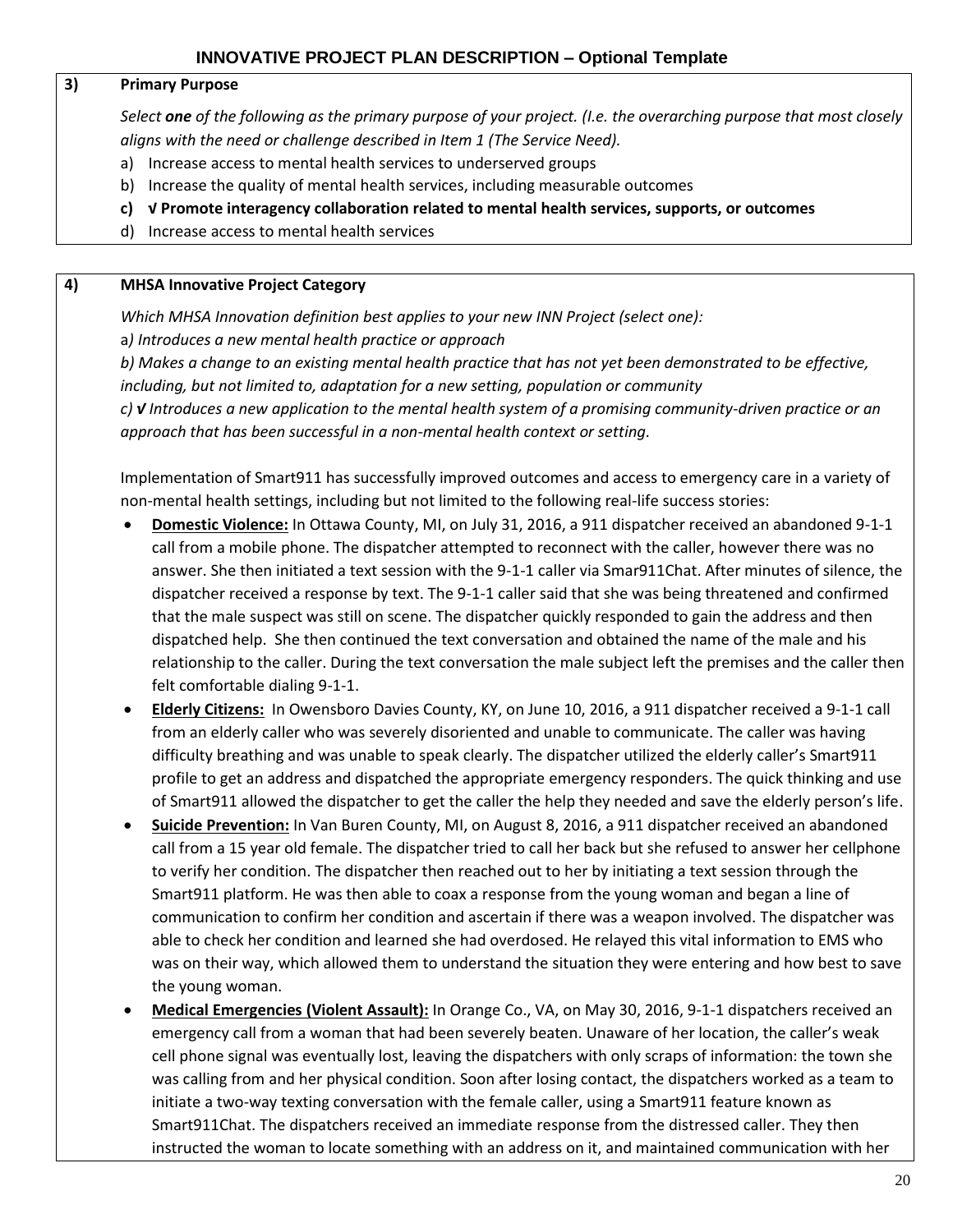until emergency responders arrived. While onsite reports indicate the assault injuries were severe, the victim was immediately transported to a nearby hospital is expected to be okay.

The Special Needs Registry – Smart911 project introduces an approach to Kern County that has been successful in a non-mental health context or setting elsewhere by utilizing an implementation approach that overcomes unique challenges faced by Kern County: those of being a HPSA for mental health, as described above, while serving a very large geographic area.

The Special Needs Registry Project will contribute to the development and evaluation of a new or changed practice within the field of mental health as follows:

- 1. Agencies and organizations that serve people with mental illness will:
	- a. Develop and implement standard procedures to educate clients about the benefits of registering with Smart911
	- b. Make it easy for consumers of KernBHRS services and their families to register by helping them as part of the intake/welcoming process. For example, an agency or organization could provide online access to Smart911 through available online kiosks. Recovery Specialists will also provide assistance with creating user profiles for Smart911 as requested.
	- c. Organizational resources to be leveraged for marketing and communications programs:
		- i. Rave Mobile Safety, Inc. will provide marketing materials as part of the purchase of the program, which can be used in the community.
		- ii. KernBHRS will also provide information on the program via the agency website, social media, press release, etc.
- 2. Reports analyzing self-reported mental health information in Smart911 will be provided by Rave Mobile Safety, and will be used in decision making about mental health services needed in geographic areas of Kern County.

The 911 Special Needs Registry Project is significant and worth the investment of MHSA Innovation funds because it has the ability to increase the safety of mental health clients and first responders while reducing potential negative incidents involving Law Enforcement when interacting with those experiencing a mental health crisis. This can be achieved through the provision of self-reported information that has been voluntarily provided to Smart911 by people with mental illness. This self-reported information will alert first responders that there may be a mental health component to the emergency, in which case Crisis Intervention Training skills can be utilized when safe and appropriate to do so.

It is imperative that those with mental illness feel safe and protected and that local first responders are provided with relevant information in a timely manner so that they can effectively respond to emergency situations involving people with mental illness. Persons experiencing a mental health emergency can pose a threat to themselves or others if they are not receiving appropriate care. In a mental health crisis, law enforcement agencies are usually the first point of official contact for the person experiencing a mental health emergency. While law enforcement agencies are not expected to be experts in mental health, they need to have tools to appropriately identify when an individual is better served through the behavioral health system than the criminal justice system. The more that emergency responders know about an emergency situation and the people involved, the better they are able to help those experiencing a mental health emergency.

**5) Population (if applicable)**

*a. If your project includes direct services to mental health consumers, family members, or individuals at risk of serious mental illness/serious emotional disturbance, please estimate number of individuals expected to be served annually. How are you estimating this number?*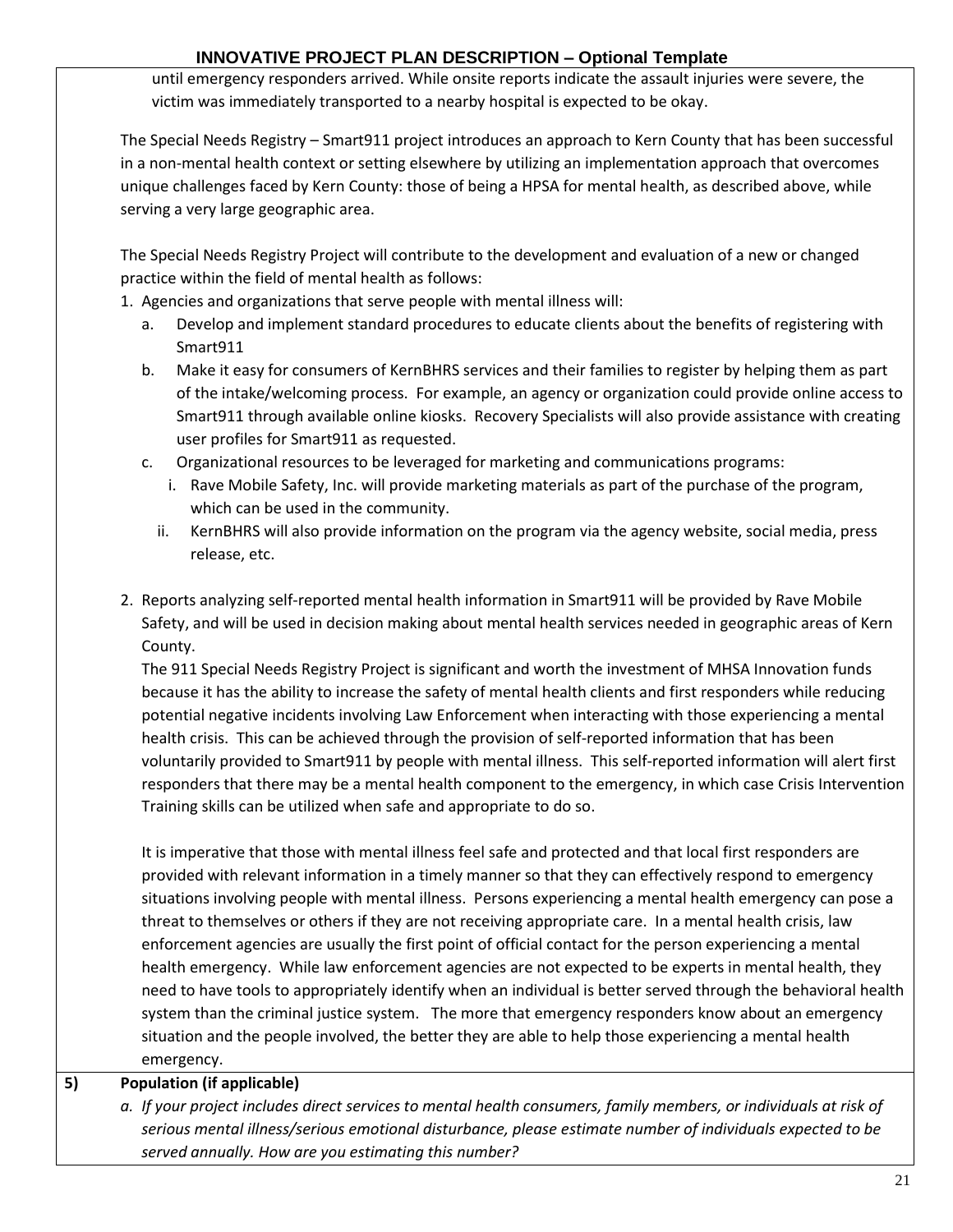Following are prevalence estimates for mental illness in Kern County based on national rates: Column A Column B Column C Column D **Kern County** Estimated Adult Population based on 72.7 % of Kern's Population being Adults (Column A multiplied by 72.7% Estimated # of ADULTS with Any MI based on National Rate of 18.5% (Column B multiplied by 18.5%) # Unique Medi-Cal Clients Served By KernBHRS in FY2014-15 (Adult and Minor) **Population** | 72.7% | 18.50% Total Population City of Bakersfield  $\vert$  368,759  $\vert$  268,088 68,220 Total Population Kern County  $874,589$  635,826 161,799 161,799 12,794

#### Sources:

<https://suburbanstats.org/population/california/list-of-counties-and-cities-in-california#CR> <http://www.nimh.nih.gov/health/statistics/prevalence/serious-mental-illness-smi-among-us-adults.shtml>

- Upwards of 40% of the community has some access of functional need that may alter the way an emergency or disaster is handled
- Individuals with a disability are seven times more likely to encounter public safety
- Individuals with disabilities are more likely to utilize public safety resources
- This program can help everyone including those with/without mental health issues (Source: Rave Mobile Safety)
- *b. Describe the population to be served, including relevant demographic information such as age, gender identity, race, ethnicity, sexual orientation, and/or language used to communicate. In some circumstances, demographic information for individuals served is a reporting requirement for the Annual Innovative Project Report and Final Innovative Project Report.*

Bakersfield has an estimated population of 379,110 people, which is approximately 43 percent of the county's total population of 886,507 (2016 Department of Finance). Around 88 percent of the county's total population resides in or around various urbanized areas, while the remaining 12 percent live in more undeveloped, rural areas. Approximately 35 percent of the population in Kern County is aged 35-64. Children under 10 also make up a substantial portion of the population, approximately 25 percent, and 15-34 yearolds occupy approximately 31 percent of the Kern County population. According to the California Economic Forecast report, Kern will continue to attract new residents over the forecast horizon and the growth of population will modestly accelerate. By 2018, the total population is anticipated to reach 943,800 individuals, and exceeding 1 million in 2020.

English and Spanish are the primary threshold languages in Kern County. Hispanic/Latin persons constitute 51.5 percent of the population, which is also made up of White, non-Hispanic (36 percent), African American/Black (4.9 percent), Asian (4.4 percent), multi-racial (3.5 percent), Native American (0.4 percent) and Native Hawaiian/Pacific Islander (0.1 percent).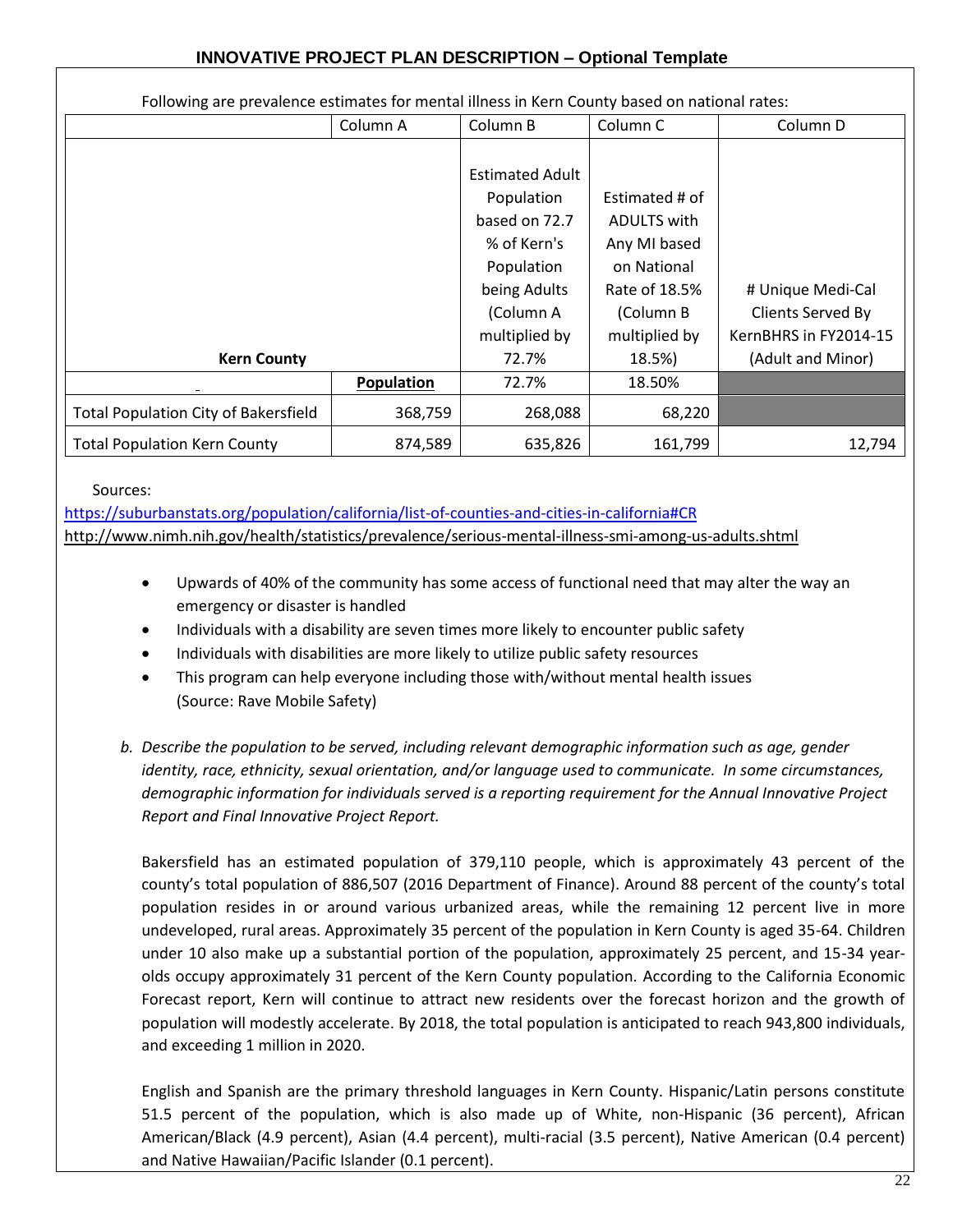According to the California Health Interview Survey (2014), 6.9 percent of Kern's population identified as gay, lesbian, homosexual or bisexual. The US Census Bureau, American Community Survey reported that 57.9 percent of people in Kern speak only English, 37.4 percent speak Spanish (both bilingual and monolingual), 2.5 speak Asian languages and 1.7 speak Indo-European languages.

*c. Does the project plan to serve a focal population, e.g., providing specialized services for a target group, or having eligibility criteria that must be met? If so, please explain.* 

The focus of this project is on mentally ill people in Kern County. However, there are no eligibility requirements for registering with Smart911.

### **II. Additional Information for Regulatory Requirements (continued)**

#### **6) MHSA General Standards**

*Using specific examples, briefly describe how your INN Project reflects and is consistent with all potentially applicable MHSA General Standards set forth in Title 9 California Code of Regulations, Section 3320. (Please refer to the MHSOAC Innovation Review Tool for definitions of and references for each of the General Standards.) If one or more general standard could not apply to your INN Project, please explain why.* 

#### *a) Community Collaboration*

The development of the program proposal has been a collaborative project since its inception. As a proposal created from the CIT Stakeholder Committee, the project was a hands-on effort developed by stakeholders including behavioral health clients, providers, law enforcement, faith-based agencies and others. Information regarding the proposed project was provided during the MHSA Community Planning Process for FY 2016/2017 and received positive feedback. Additionally, agencies providing care to those with special needs outside of mental health are interested in the registry, which serves those who may have cognitive, mobility or other disabilities requiring attention in the event of an emergency.

### *b) Cultural Competency*

Central to the development of this program is equal access to all community members. Like 911 itself which has been designed for equal access, Smart911 will address the varying needs of the community by offering a registration process that has been designed with ADA and 508 compliance and testing in mind to ensure the greatest possible inclusion of a wide variety of disabilities. Furthermore, the registration process is offered in over 70 languages including American Sign Language. Where technology and access to the internet is restricted or unavailable within home/work settings, our community collaboration efforts will bridge the gap and provide many opportunities for individuals and families to register and opt-in to this life saving service and thus reduce disparities that may exist across our community.

Additionally, by communicating the program throughout the community, we will further collaborate with entities both within and outside of KernBHRS including schools, community centers, special needs organizations, cultural organizations and religious communities as a part of a broad and comprehensive educational effort. It is through the collaboration with these community advocacy groups that we will successfully both understand and embrace the diversity that makes our community so great. These partnerships will drive an understanding of the program which in turn will drive success.

#### *c) Client-Driven*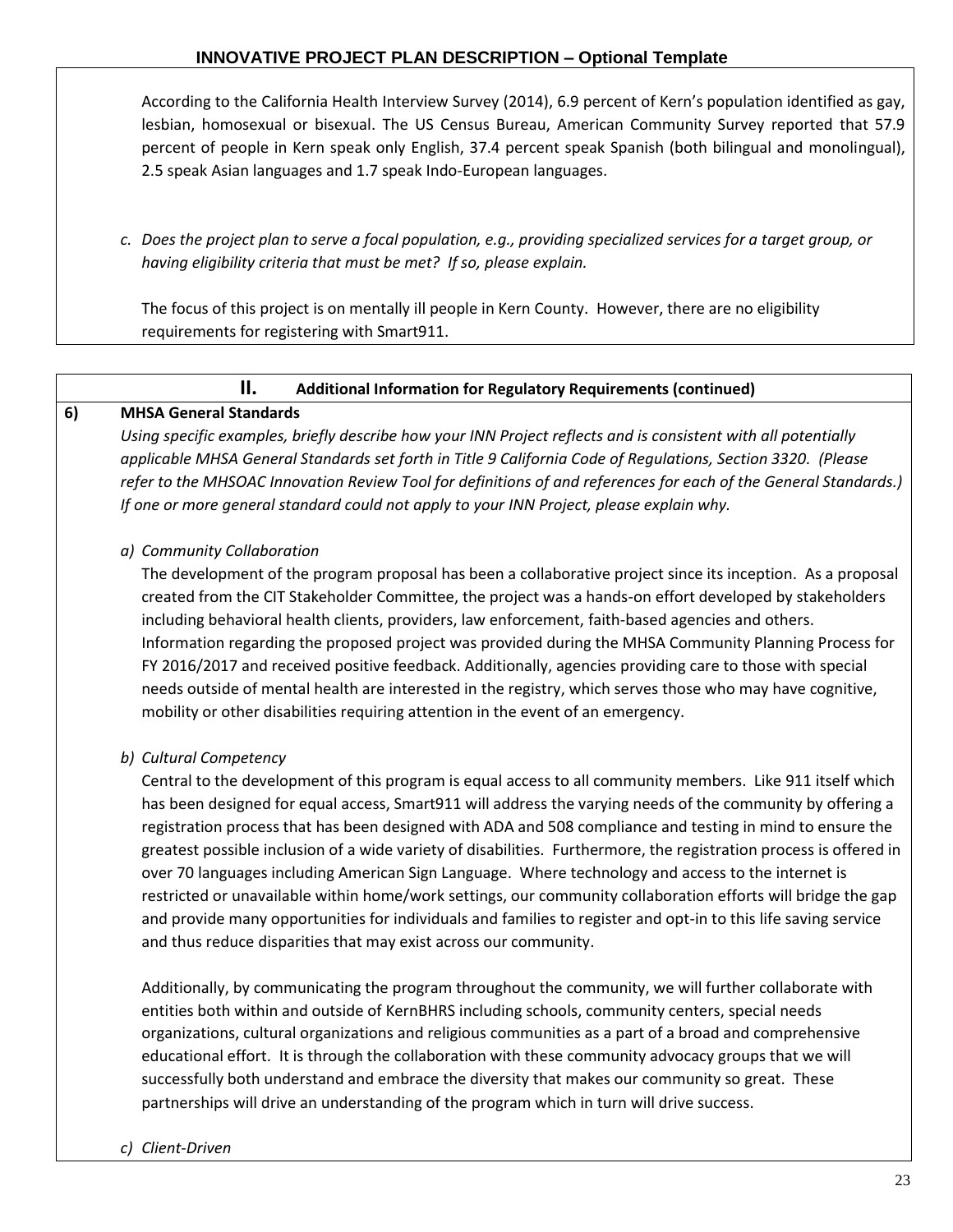This Project is client-driven because it was proposed via a client-driven stakeholder process and is designed for voluntary registration by clients, it is designed to improve outcomes when mentally ill clients in crisis interact with Law Enforcement, and the client controls what information he/she chooses to provide via Smart911.

### *d) Family-Driven*

The Kern CIT Steering Committee and the KernBHRS MHSA Stakeholder process is designed to include family members. Families and their ability to help protect their members are central to our approach for this project. Through an educational process via direct and indirect community partners, we will provide numerous opportunities to educate families and provide easy access to registering for the program.

Family challenges and opportunities are also central to our goals for the program. As an example of how this can benefit families, we will be able to better address the ever growing number of families facing the reality of childhood mental illness and teen suicide. For minors or for adults who give permission, family members acting as supports to clients may help articulate special needs when creating the client's registration. With this program in place, a call from a concerned parent can instantly provide relevant information, a photo and a physical description to 911 and first responders. This instant access to essential information will speed the end-to-end emergency response and has the documented ability to save lives.

### *e) Wellness, Recovery, and Resilience-Focused*

As a client-driven service, the Smart911 program will provide the highest levels of self-determination and self-responsibility while on the road to recovery. Above all else, individuals will always have the ability to opt-in and elect to provide as much or as little information as they choose. Furthermore, with an understanding that health conditions are always changing, Smart911 will automatically request condition updates every 6 months. Individuals will also always have the ability to update their information at any time. These frequent updates will instantly and automatically be made available to first responding agencies should 911 be dialed.

# *f) Integrated Service Experience for Clients and Families*

As a County-wide offering, the experience for clients and families will be greatly enhanced due to the community collaboration and numerous touchpoints we will be able to achieve across our community partnerships. Through our comprehensive communications and marketing plan we will be able to effectively and efficiently create a seamless, high level of service.

### **7) Continuity of Care for Individuals with Serious Mental Illness**

*Will individuals with serious mental illness receive services from the proposed project? If yes, describe how you plan to protect and provide continuity of care for these individuals when the project ends.* 

Yes. Smart911 is free to the consumer. The cost is borne by the Dispatch/PSAPs. During the Special Needs Registry -Smart911 program period, we will identify and track outcomes measures to demonstrate that this program saves both lives and money. Participating first response agencies will be able to measure the benefit of the program and the cost savings which result from the seamless access to self-reported information that is made available in a timely manner.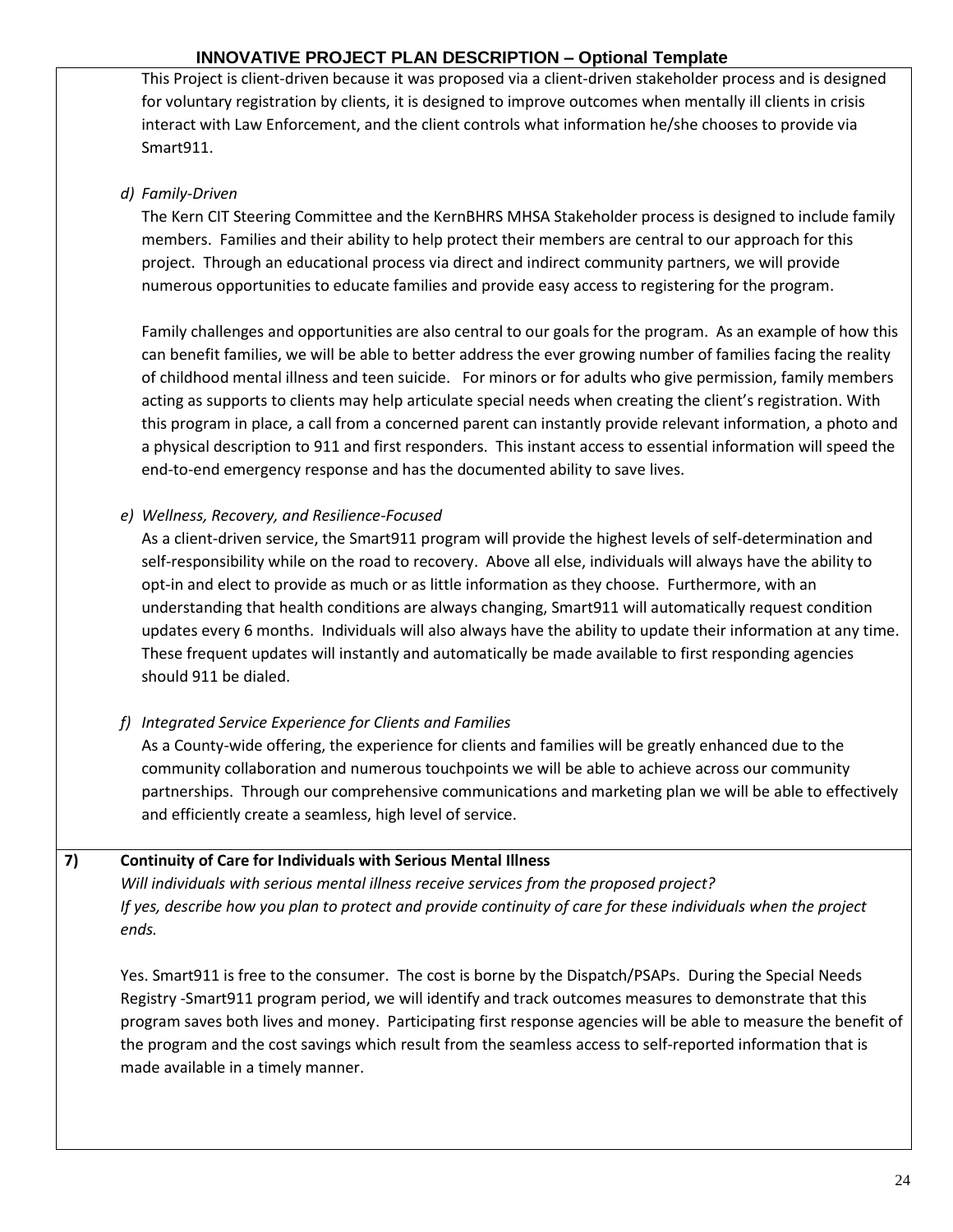### **8) INN Project Evaluation Cultural Competence and Meaningful Stakeholder Involvement**.

#### *a) Explain how you plan to ensure that the Project evaluation is culturally competent.*

*Note: this is not a required element of the initial INN Project Plan description but is a mandatory component of the INN Final Report. We therefore advise considering a strategy for cultural competence early in the planning process. An example of cultural competence in an evaluation framework would be vetting evaluation methods and/or outcomes with any targeted ethnic/racial/linguistic minority groups.*

As noted above: central to the development of this program is equal access to all community members. Like 911 itself, which has been designed for equal access, Smart911 will address the varying needs of the community by offering a registration process that has been designed with ADA and 508 compliance and testing in mind to ensure the greatest possible inclusion of a wide variety of disabilities. Furthermore, the registration process is offered in over 70 languages including American Sign Language. Where technology and access to the internet is restricted or unavailable within home/work settings, our community collaboration efforts will bridge the gap and provide many opportunities for individuals and families to register and opt-in to this life saving service and thus reducing disparities that may exist across our community.

Additionally, by communicating the program throughout the community, we will further collaborate with entities both within and outside of KernBHRS, including; schools, community centers, special needs organizations, cultural organizations and religious communities as a part of a broad and comprehensive educational effort. It is through the collaboration with these community advocacy groups that we will successfully both understand and embrace the diversity that makes our community so great. These partnerships will drive an understanding of the program which in turn will drive success.

*b) Explain how you plan to ensure meaningful stakeholder participation in the evaluation. Note that the mere involvement of participants and/or stakeholders as participants (e.g. participants of the interview, focus group, or survey component of an evaluation) is not sufficient. Participants and/or stakeholders must contribute in some meaningful way to project evaluation, such as evaluation planning, implementation and analysis. Examples of stakeholder involvement include hiring peer/client evaluation support staff, or convening an evaluation advisory group composed of diverse community members that weigh in at different stages of the evaluation.* 

Meaningful stakeholder participation has been achieved and will continue to be ensured through the annual Community Planning Process and MHSA Stakeholder meetings including MHSA Core Team (an MHSA advisory group) meetings to discuss outcomes pertaining to the program and develop changes if necessary. Additionally, the Crisis Intervention Team Steering Committee will continue to provide feedback on the implementation of the project, evaluation, and tracking of outcomes.

### **II. Additional Information for Regulatory Requirements (continued)**

#### **9) Communication and Dissemination Plan**

*Describe how you plan to communicate results, newly demonstrated successful practices, and lessons learned from your INN Project.*

- *a) How do you plan to disseminate information to stakeholders within your county and (if applicable) to other counties?*
	- 1. MHSA Annual and Three-Year Reports documenting data annually
	- 2. MHSA Community Planning and Stakeholder Meetings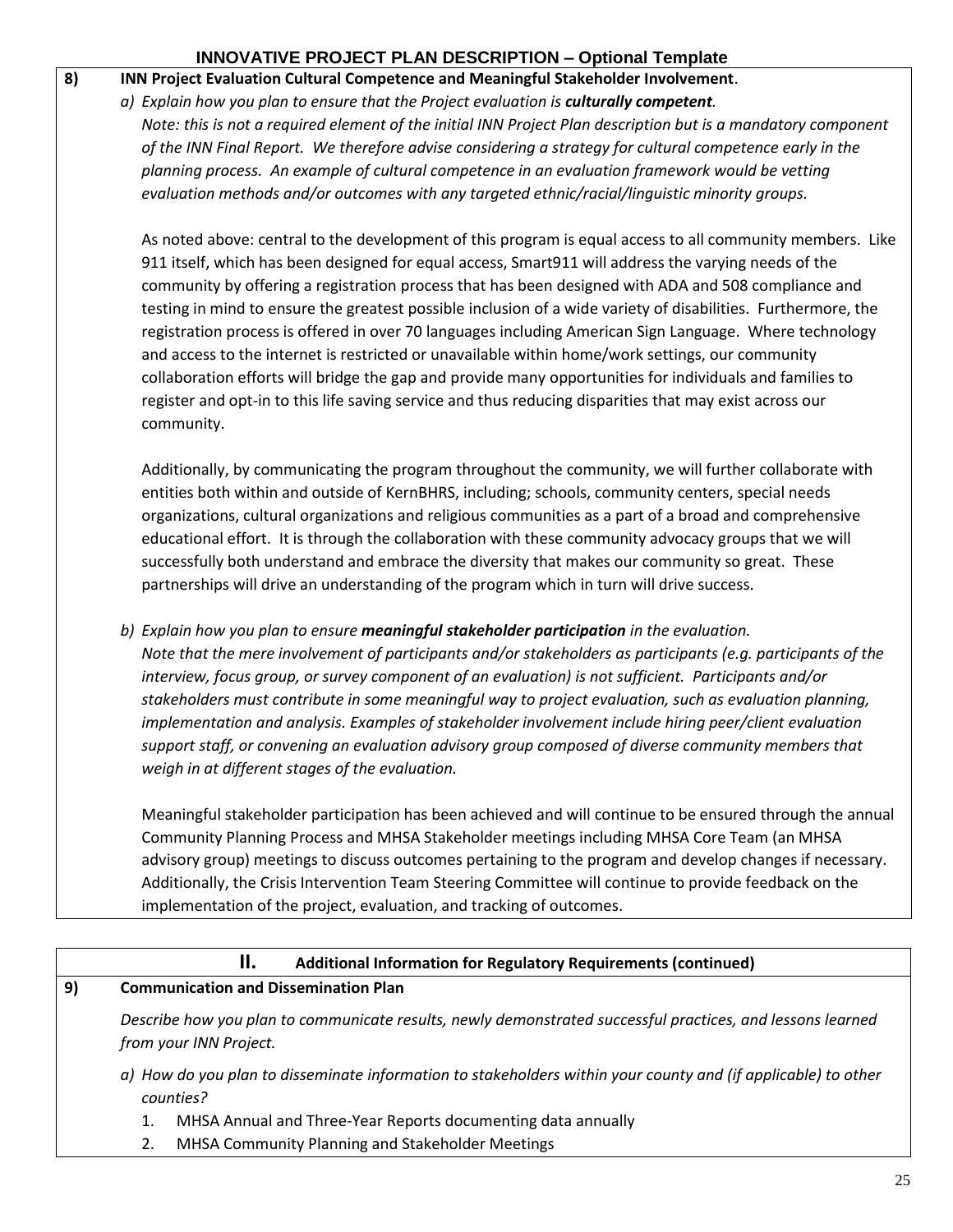- 3. Joint Public Safety & Behavioral Health whitepaper discussing the impact and results
- 4. Documented survey results from KernBHRS, Rave Mobile Safety, Inc., first response agencies
- 5. Statewide CIT webinars at the year 1, 2 and 3 marks
- *b) How will program participants or other stakeholders be involved in communication efforts?*

Clients utilizing the program will have the opportunity to provide feedback on the program through the client survey process. Meaningful participation by program participants and other stakeholders has been achieved and will continue through the Kern Crisis Intervention Team Program and MHSA Community Planning Process and Stakeholder Meetings.

A CIT Subcommittee on Special Needs Registries was formed to evaluate alternative solutions, recommend the solution (Smart911), and obtain agreement from and participation by their respective agencies/organizations in the implementation of the recommended solution. This CIT Subcommittee, along with the Crisis Intervention Team Steering Committee, will continue to provide feedback on the implementation and utilization of the project, weigh in at different stages of the evaluation, and track outcomes for the purpose of creating a continuous feedback loop to improve the project.

- *c) KEYWORDS for search: Please list up to 5 keywords or phrases for this project that someone interested in your project might use to find it in a search.* 
	- a. Smart911
	- b. Mobile evaluation team
	- c. Mental health crisis
	- d. Crisis intervention / CRISIS INTERVENTION TEAM (CIT)
	- e. 911

### **10) Timeline**

*A) Specify the total timeframe (duration) of the INN Project:* 5 Years, 0 Months

B) *Specify the expected start date and end date of your INN Project*: Start Date 7/1/2017; End Date 6/30/2022  *Note: Please allow processing time for approval following official submission of the INN Project Description.*

*C) Include a timeline that specifies key activities and milestones and a brief explanation of how the project's timeframe will allow sufficient time for* 

- *a. Development and refinement of the new or changed approach;*
- *b. Evaluation of the INN Project;*
- *c. Decision-making, including meaningful involvement of stakeholders, about whether and how to continue the Project;*
- *d. Communication of results and lessons learned.*

The total anticipated timeframe for this initiative is 5 years. The following are the specific milestones to be achieved from the point of grant award, along with projected timeframes:

- Participating Agency MOU's (8 Weeks)
- Contract review and execution (8 weeks)
- Technical deployment across approximately 13 911 centers (3 months)
- Training of 911 personnel and first responders (3 months)
- Public announcement and outreach to target audience(s) (to commence 120 days after contract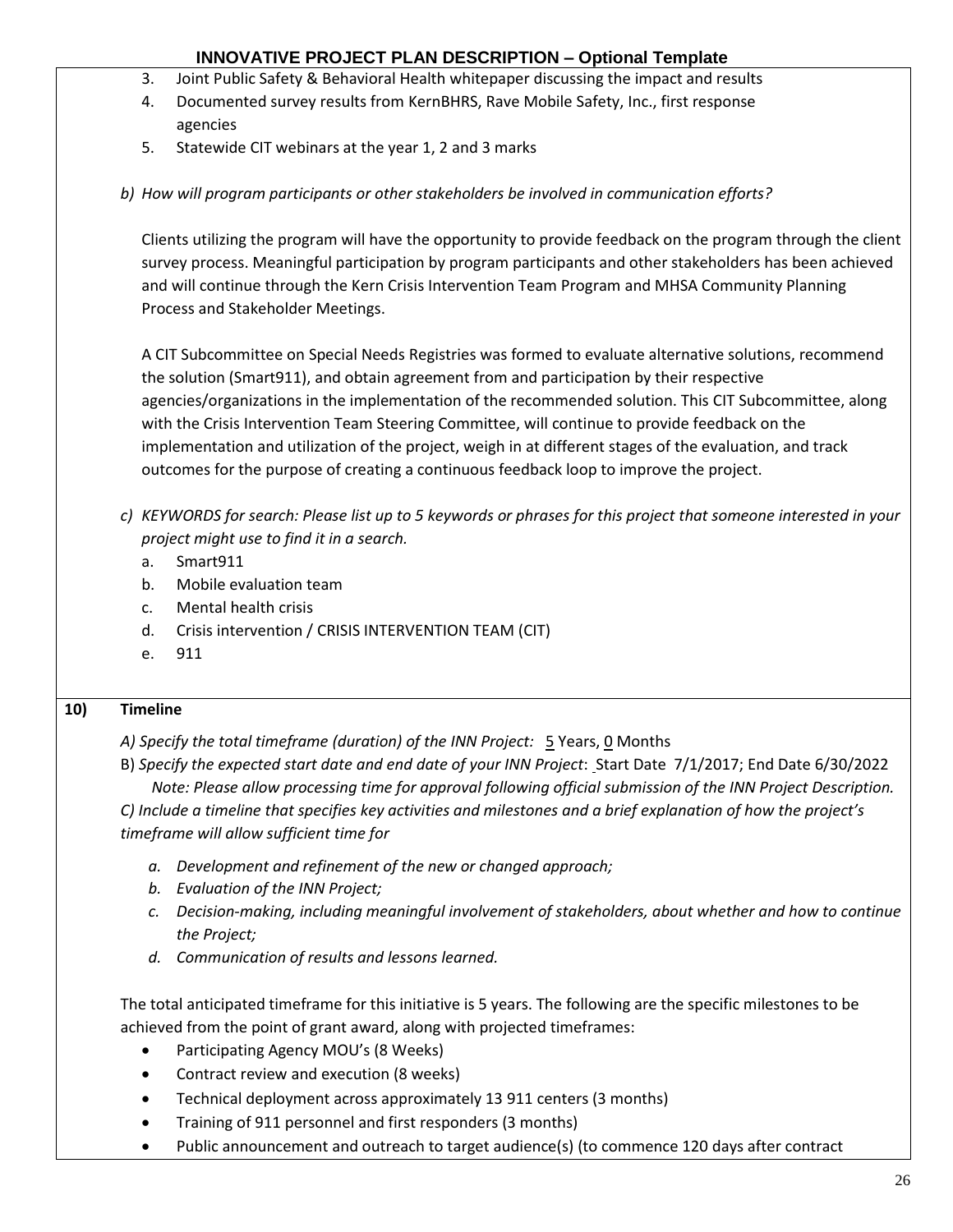execution and continue through the initiative)

- Evaluation of best methods for reaching the target audience(s) (ongoing)
- Measure participation and impact (quarterly, beginning at month 6)

| 11) INN Project Budget and Source of Expenditures |                                                                         |           |           |           |           |           |              |  |  |  |  |
|---------------------------------------------------|-------------------------------------------------------------------------|-----------|-----------|-----------|-----------|-----------|--------------|--|--|--|--|
| NEW INNOVATIVE PROJECT BUDGET BY FISCAL YEAR      |                                                                         |           |           |           |           |           |              |  |  |  |  |
| <b>EXPENDITURES</b>                               |                                                                         |           |           |           |           |           |              |  |  |  |  |
|                                                   | Projected expenditure of INN Funds                                      | FY 17-18  | FY 18-19  | FY 19-20  | FY 20-21  | FY 21-22  | <b>Total</b> |  |  |  |  |
|                                                   | for this INN Project, by fiscal year,                                   |           |           |           |           |           |              |  |  |  |  |
|                                                   | for:                                                                    |           |           |           |           |           |              |  |  |  |  |
| 1.                                                | a. Personnel expenditure, including                                     | \$353,597 | \$345,980 | \$345,980 | \$345,980 | \$345,980 | \$1,737,514  |  |  |  |  |
|                                                   | salaries, wages & benefits                                              |           |           |           |           |           |              |  |  |  |  |
|                                                   | b. Estimate the percentage (%) of                                       | 13.7%     | 14%       | 14%       | 14%       | 14%       | 14%          |  |  |  |  |
|                                                   | this expenditure that is for                                            |           |           |           |           |           |              |  |  |  |  |
|                                                   | <b>EVALUATION</b>                                                       |           |           |           |           |           |              |  |  |  |  |
| 2.                                                | a. Operating expenditure                                                | \$190,400 | \$190,400 | \$190,400 | \$190,400 | \$190,400 | \$952,000    |  |  |  |  |
|                                                   | b. Estimate the percentage (%) of                                       |           |           |           |           |           |              |  |  |  |  |
|                                                   | this expenditure that is for                                            |           |           |           |           |           |              |  |  |  |  |
|                                                   | <b>EVALUATION</b>                                                       |           |           |           |           |           |              |  |  |  |  |
| 3.                                                | a. Non-recurring expenditures, e.g.,                                    | \$74,000  |           |           |           |           | \$74,000     |  |  |  |  |
|                                                   | cost of equipping new employees                                         |           |           |           |           |           |              |  |  |  |  |
|                                                   | with technology necessary to                                            |           |           |           |           |           |              |  |  |  |  |
|                                                   | perform MHSA duties to conduct                                          |           |           |           |           |           |              |  |  |  |  |
|                                                   | the INN Project                                                         |           |           |           |           |           |              |  |  |  |  |
|                                                   | b. Estimate the percentage (%) of                                       | 10%       |           |           |           |           | 10%          |  |  |  |  |
|                                                   | this expenditure that is for                                            |           |           |           |           |           |              |  |  |  |  |
|                                                   | <b>EVALUATION</b>                                                       |           |           |           |           |           |              |  |  |  |  |
| 4.                                                | a. Consultant contracts (add                                            | \$35,000  | \$35,000  | \$35,000  | \$35,000  | \$35,000  | \$175,000    |  |  |  |  |
|                                                   | additional line items for specific<br>contracts, e.g. clinical training |           |           |           |           |           |              |  |  |  |  |
|                                                   | contract(s), facilitator contract(s),                                   |           |           |           |           |           |              |  |  |  |  |
|                                                   | evaluation contract(s))                                                 |           |           |           |           |           |              |  |  |  |  |
|                                                   | b. Estimate the percentage (%) of                                       | 100%      | 100%      | 100%      | 100%      | 100%      | 100%         |  |  |  |  |
|                                                   | this expenditure that is for                                            |           |           |           |           |           |              |  |  |  |  |
|                                                   | <b>EVALUATION</b>                                                       |           |           |           |           |           |              |  |  |  |  |
| 5.                                                | a. Other expenditures projected to                                      |           |           |           |           |           |              |  |  |  |  |
|                                                   | be incurred on items not listed                                         |           |           |           |           |           |              |  |  |  |  |
|                                                   | above (please explain below in the                                      |           |           |           |           |           |              |  |  |  |  |
|                                                   | budget narrative)                                                       |           |           |           |           |           |              |  |  |  |  |
|                                                   | b. Estimate the percentage (%) of                                       |           |           |           |           |           |              |  |  |  |  |
|                                                   | this expenditure that is for                                            |           |           |           |           |           |              |  |  |  |  |
|                                                   | <b>EVALUATION</b>                                                       |           |           |           |           |           |              |  |  |  |  |
| 6.                                                | a. TOTAL FUNDING REQUESTED                                              | \$701,182 | \$617,333 | \$617,333 | \$617,333 | \$617,333 | \$3,170,514  |  |  |  |  |
|                                                   | (Total amount of MHSA INN funds                                         |           |           |           |           |           |              |  |  |  |  |
|                                                   | you are requesting that the                                             |           |           |           |           |           |              |  |  |  |  |
|                                                   | <b>MHSOAC approve)</b>                                                  |           |           |           |           |           |              |  |  |  |  |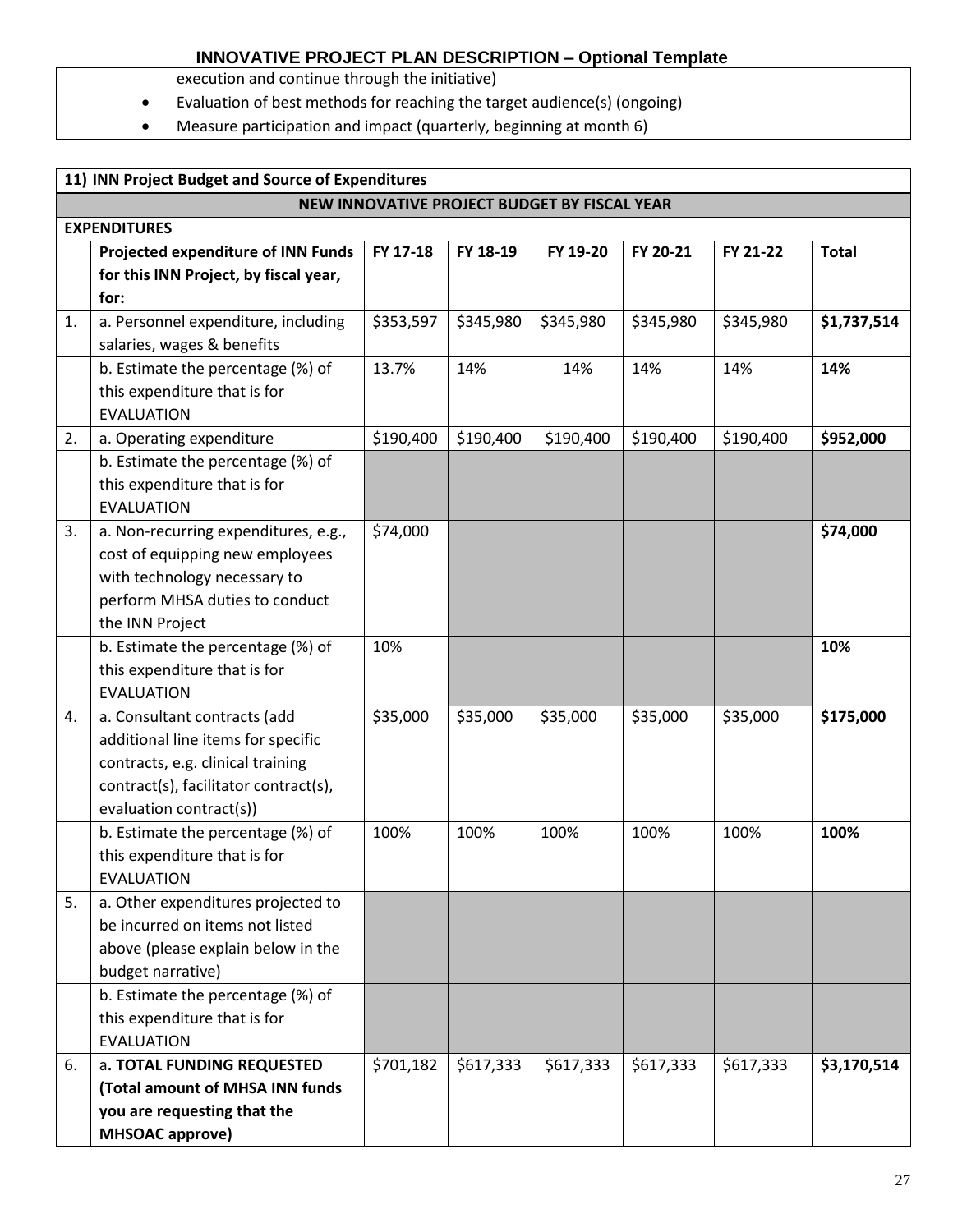| Expenditures for A. Administration, B. Evaluation & C. TOTAL By Funding Source and FY |                                                  |           |           |           |           |           |              |  |  |
|---------------------------------------------------------------------------------------|--------------------------------------------------|-----------|-----------|-----------|-----------|-----------|--------------|--|--|
|                                                                                       |                                                  |           |           |           |           |           |              |  |  |
| А.                                                                                    | <b>Estimated total mental health</b>             | FY 17-18  | FY 18-19  | FY 19-20  | FY 20-21  | FY 21-22  | <b>Total</b> |  |  |
|                                                                                       | expenditures for                                 |           |           |           |           |           |              |  |  |
|                                                                                       | administration for the entire                    |           |           |           |           |           |              |  |  |
|                                                                                       | duration of this INN Project by                  |           |           |           |           |           |              |  |  |
|                                                                                       | FY & the following funding                       |           |           |           |           |           |              |  |  |
|                                                                                       | sources:                                         |           |           |           |           |           |              |  |  |
| 1.                                                                                    | <b>Innovative MHSA Funds</b>                     | \$88,475  | \$83,575  | \$83,575  | \$83,575  | \$83,575  | \$422,774    |  |  |
| 2.                                                                                    | <b>Federal Financial Participation</b>           | \$0       | \$0       | \$0       | \$0       | \$0       | \$0          |  |  |
| 3.                                                                                    | 1991 Realignment                                 | \$0       | \$0       | \$0       | \$0       | \$0       | \$0          |  |  |
| 4.                                                                                    | <b>Behavioral Health Subaccount</b>              | \$0       | \$0       | \$0       | \$0       | \$0       | \$0          |  |  |
| 5.                                                                                    | Other funding*                                   | \$0       | \$0       | \$0       | \$0       | \$0       | \$0          |  |  |
| 6.                                                                                    | <b>Total Proposed Administration</b>             | \$88,475  | \$83,575  | \$83,575  | \$83,575  | \$83,575  | \$422,774    |  |  |
|                                                                                       |                                                  |           |           |           |           |           |              |  |  |
| В.                                                                                    | <b>Estimated total mental health</b>             | FY 17-18  | FY 18-19  | FY 19-20  | FY 20-21  | FY 21-22  | <b>Total</b> |  |  |
|                                                                                       | expenditures for EVALUATION                      |           |           |           |           |           |              |  |  |
|                                                                                       | for the entire duration of this                  |           |           |           |           |           |              |  |  |
|                                                                                       | INN Project by FY & the                          |           |           |           |           |           |              |  |  |
|                                                                                       | following funding sources:                       |           |           |           |           |           |              |  |  |
| 1.                                                                                    | <b>Innovative MHSA Funds</b>                     | \$48,574  | \$43,674  | \$43,674  | \$43,674  | \$43,674  | \$223,270    |  |  |
|                                                                                       |                                                  |           |           |           |           |           |              |  |  |
| 2.                                                                                    | <b>Federal Financial Participation</b>           | \$0       | \$0       |           |           |           |              |  |  |
| 3.                                                                                    | 1991 Realignment                                 | \$0       | \$0       |           |           |           |              |  |  |
| 4.                                                                                    | <b>Behavioral Health Subaccount</b>              | \$0       | \$0       |           |           |           |              |  |  |
| 5.                                                                                    | Other funding*                                   | \$0       |           |           |           |           |              |  |  |
| 6.                                                                                    | <b>Total Proposed Evaluation</b>                 | \$48,574  | \$43,674  | \$43,674  | \$43,674  | \$43,674  | \$223,270    |  |  |
|                                                                                       |                                                  |           |           |           |           |           |              |  |  |
| C.                                                                                    | <b>Estimated TOTAL mental</b>                    | FY 17-18  | FY 18-19  | FY 19-20  | FY 20-21  | FY 21-22  | Total        |  |  |
|                                                                                       | health expenditures (this sum                    |           |           |           |           |           |              |  |  |
|                                                                                       | to total funding requested) for                  |           |           |           |           |           |              |  |  |
|                                                                                       | the entire duration of this INN                  |           |           |           |           |           |              |  |  |
|                                                                                       | Project by FY & the following                    |           |           |           |           |           |              |  |  |
|                                                                                       | funding sources:                                 |           |           |           |           |           |              |  |  |
| 1.                                                                                    | <b>Innovative MHSA Funds</b>                     | \$701,182 | \$617,333 | \$617,333 | \$617,333 | \$617,333 | \$3,170,514  |  |  |
| 2.                                                                                    | <b>Federal Financial Participation</b>           | \$0       | \$0       | \$0       | \$0       | \$0       | \$0          |  |  |
| 3.                                                                                    | 1991 Realignment                                 | \$0       | \$0       | \$0       | \$0       | \$0       | \$0          |  |  |
| 4.                                                                                    | <b>Behavioral Health Subaccount</b>              | \$0       | \$0       | \$0       | \$0       | \$0       | \$0          |  |  |
| 5.                                                                                    | Other funding*                                   | \$0       | \$0       | \$0       | \$0       | \$0       | \$0          |  |  |
| 6.                                                                                    | <b>Total Proposed Expenditures</b>               | \$701,182 | \$617,333 | \$617,333 | \$617,333 | \$617,333 | \$3,170,514  |  |  |
|                                                                                       |                                                  |           |           |           |           |           |              |  |  |
|                                                                                       | *If "Other funding" is included, please explain. |           |           |           |           |           |              |  |  |
|                                                                                       |                                                  |           |           |           |           |           |              |  |  |
|                                                                                       |                                                  |           |           |           |           |           |              |  |  |
|                                                                                       |                                                  |           |           |           |           |           |              |  |  |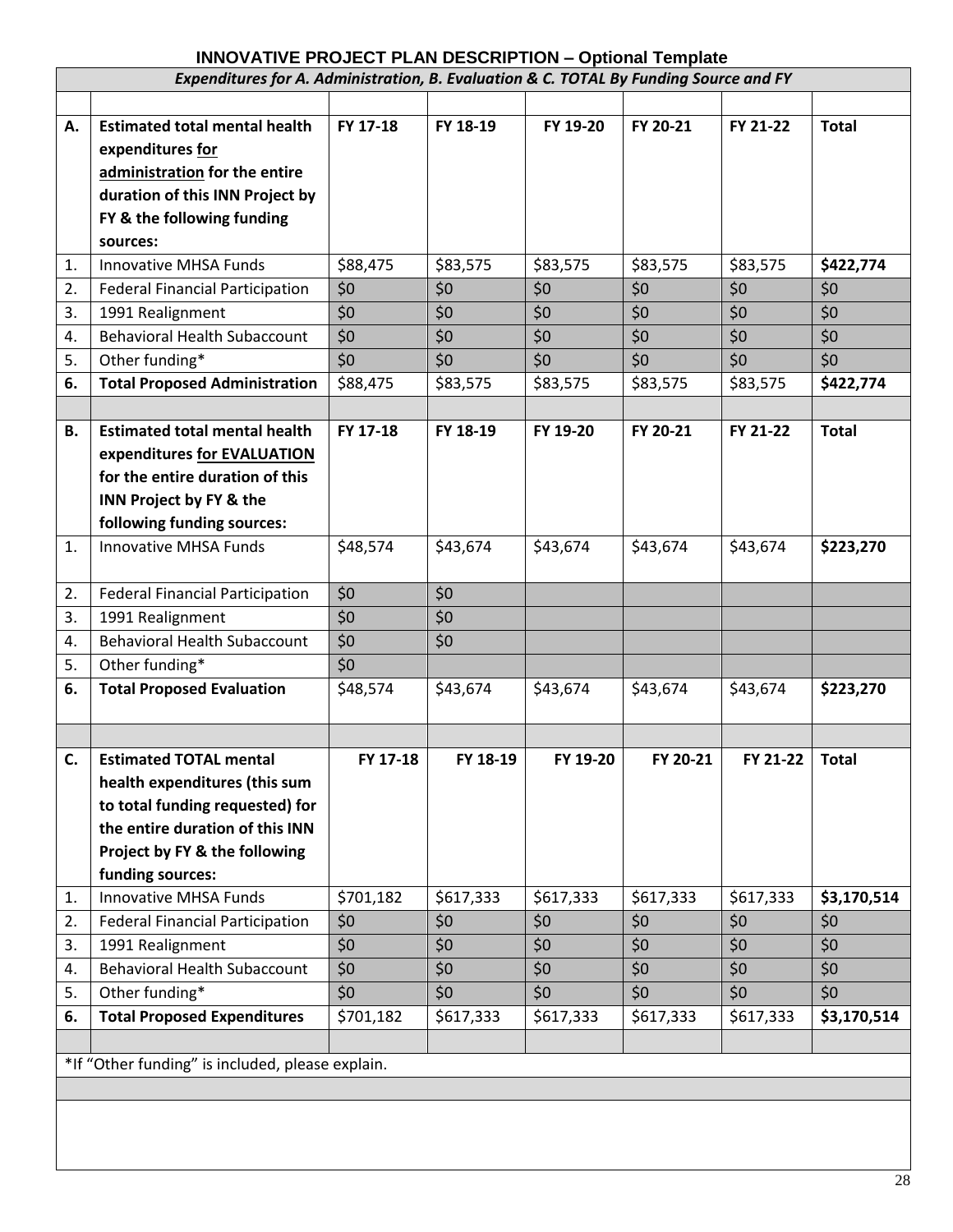#### **Budget Narrative**

*Provide a brief budget narrative to explain how the total budget is appropriate for the described INN project. The goal of the narrative should be to provide the interested reader with both an overview of the total project and enough detail to understand the proposed project structure. Ideally, the narrative would include an explanation of amounts budgeted to ensure/support stakeholder involvement (For example, "\$5000 for annual involvement stipends for stakeholder representatives, for 3 years: Total \$15, 000,") and identify the key personnel and contracted roles and responsibilities that will be involved in the project (For example, "Project coordinator, fulltime; Statistical consultant, part-time; 2 Research assistants, part-time…"). Please include a discussion of administration expenses (direct and indirect) and evaluation expenses associated with this project.* 

### **Personnel Expenditure includes the following**:

- KernBHRS Program Specialist II, 1 FTE, estimated at \$112,213 annually including benefits, totaling \$561,065 over the five year period of this project, funded by MHSA INN funds. Staff would be responsible for coordinating and providing training and support for Recovery Specialist/Case Management staff working with clients to create special needs registries. The Program Specialist would also provide project management services for the implementation of Smart911 at PSAP communication centers, including the coordination of site trainings for dispatch centers and first responders throughout Kern County.
- KernBHRS Administrative Coordinator, 0.25 FTE, estimated at \$29,661 annually including benefits, totaling \$148,303 over the five year period of this project. This is an existing position at KernBHRS, of which 25 percent of the Administrative Coordinator's time will be redirected to support this project for five years and funded by MHSA INN funds. The remaining 75% of this position will be funded the same as the position is currently funded. The Administrative Coordinator would provide internal program evaluation of the project including gathering and analyzing surveys from emergency dispatch and responder staff, data from Rave Mobile Safety, Inc. and client surveys. Information would then be provided to the contract evaluator, who will provide periodic (monthly, quarterly or bi-annual) reports.
- KernBHRS Senior Information Systems Specialist, 0.10 FTE, estimated at \$14,963 annually including benefits, totaling \$74,815 over the five year period of this project. This is an existing position at KernBHRS, of which 10 percent of the Senior Information Systems Specialist's time will be redirected to support this project for five years and funded by MHSA INN funds. The remaining 90% of this position will be funded the same as the position is currently funded. This position will primarily support the set up and maintenance of the 40 online registration kiosks. Additional staff time was added in year one to account for programming and installation, totaling \$5,985.
- KernBHRS Maintenance Worker II: Estimated cost is \$1,632 in year one for installation of online kiosks in clinics.
- Law Enforcement Lieutenants (2) assigned to Communications/PSAPs, 0.50 FTE EACH: Estimated at \$189,143 annually including benefits. Together the two Lieutenant/Communications positions total \$945,714 over the five years to be funded by MHSA INN grant funds. This funding will be used for the incremental personnel cost associated with implementing, maintaining and managing the Smart911 software and services. The software resides on the Law Enforcement Communications Center computer systems. The remaining 50% of EACH of these two positions will be funded the same as the positions are currently funded. The positions will be funded with the Kern County Sheriff's Department and Bakersfield Police Department. There are several law enforcement entities mentioned in the implementation plan; however, these two agencies provide emergency dispatch services for the vast majority of the county, including some incorporated and unincorporated areas. These Lieutenants will manage the installation of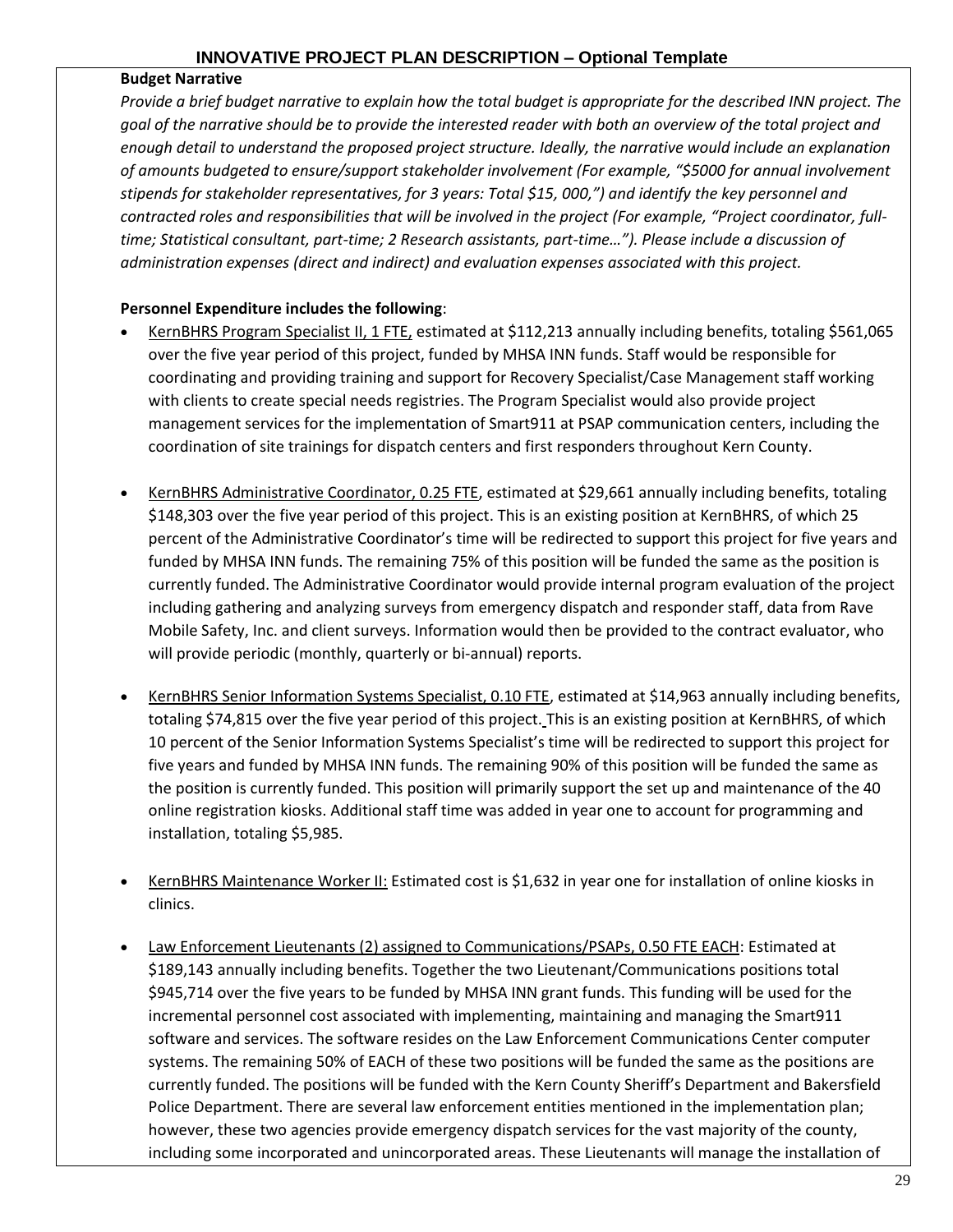Smart911, training of dispatchers and first responders, and ongoing full implementation of the program as over time Smart911 becomes entrenched in the culture of Kern County. They will also provide support for the project by administering, gathering and providing to Kern Behavioral Health and Recovery Services surveys from staff regarding the effectiveness of Smart 911 in mental health emergency situations. In addition, these Lieutenants will provide consultation to the other PSAP communication centers in Kern to facilitate the successful and timely implementation of the Program across all PSAP communication centers in Kern.

### **Evaluation:**

Contract evaluation is \$35,000 per year. Contractor will provide overall evaluation of data gathered from all public safety sites, KernBHRS and Rave Mobile Safety, Inc. Contract evaluator would provide periodic reports to KernBHRS. The personnel costs for the KernBHRS Administrative Coordinator are also included in evaluation costs, as data collection will be completed this staff. Ten percent of online kiosks were included in year one for evaluation as they will be providing the interface for clients to complete customer satisfaction surveys. Evaluation totals \$48,574 in year one, with \$43,674 in years two through five, totaling \$223,270 over five years.

### **Operating Expenditures:**

\$952,000 over the five year period of this project will be funded by MHSA INN funds, as follows:

- \$850,000 will fund Smart911 software, installation, and training for:
	- o Approximately 13 PSAPS in Kern County
	- o Approximately 75 total call taking stations with an estimated 50 of those being "full time"
	- o Five years of service
- \$77,500 will fund internet connectivity services for 40 online registration kiosks located at client facing locations of KernBHRS and its contracted providers
- \$4,900 annually for incidental hardware repair or replacement

### **Non-recurring expenditures:**

- Forty (40) online kiosks: For placement in mental health outpatient clinic lobbies, including those operated by KernBHRS and by its contracted providers across Kern County. The online kiosks are for the purpose of enabling the client to register with Smart911 and/or update their account information regularly and conveniently, as part of the intake process and/or their regular appointments. The total non-recurring cost for the forty kiosks is \$49,000. Below is the map of Kern County Geographic Service Areas.
- Deployment and Implementation Costs: \$25,000 for countywide implementation including marketing, startup and project onboarding.